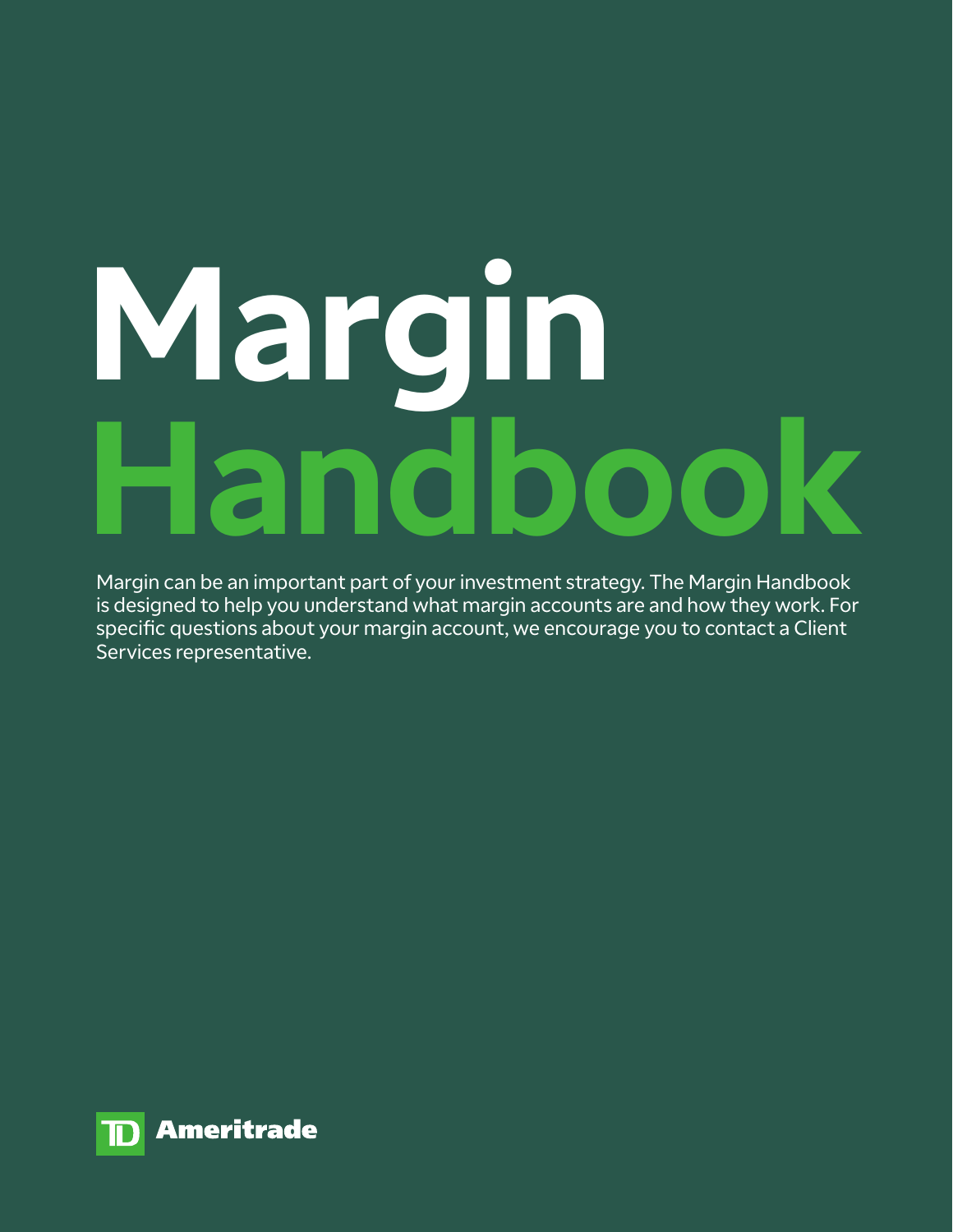# **Table of Contents**

| 4. |  |
|----|--|
|    |  |
|    |  |
|    |  |
|    |  |
|    |  |
|    |  |
|    |  |
|    |  |
|    |  |
|    |  |
|    |  |
|    |  |
|    |  |
|    |  |
|    |  |
|    |  |
|    |  |
|    |  |
|    |  |

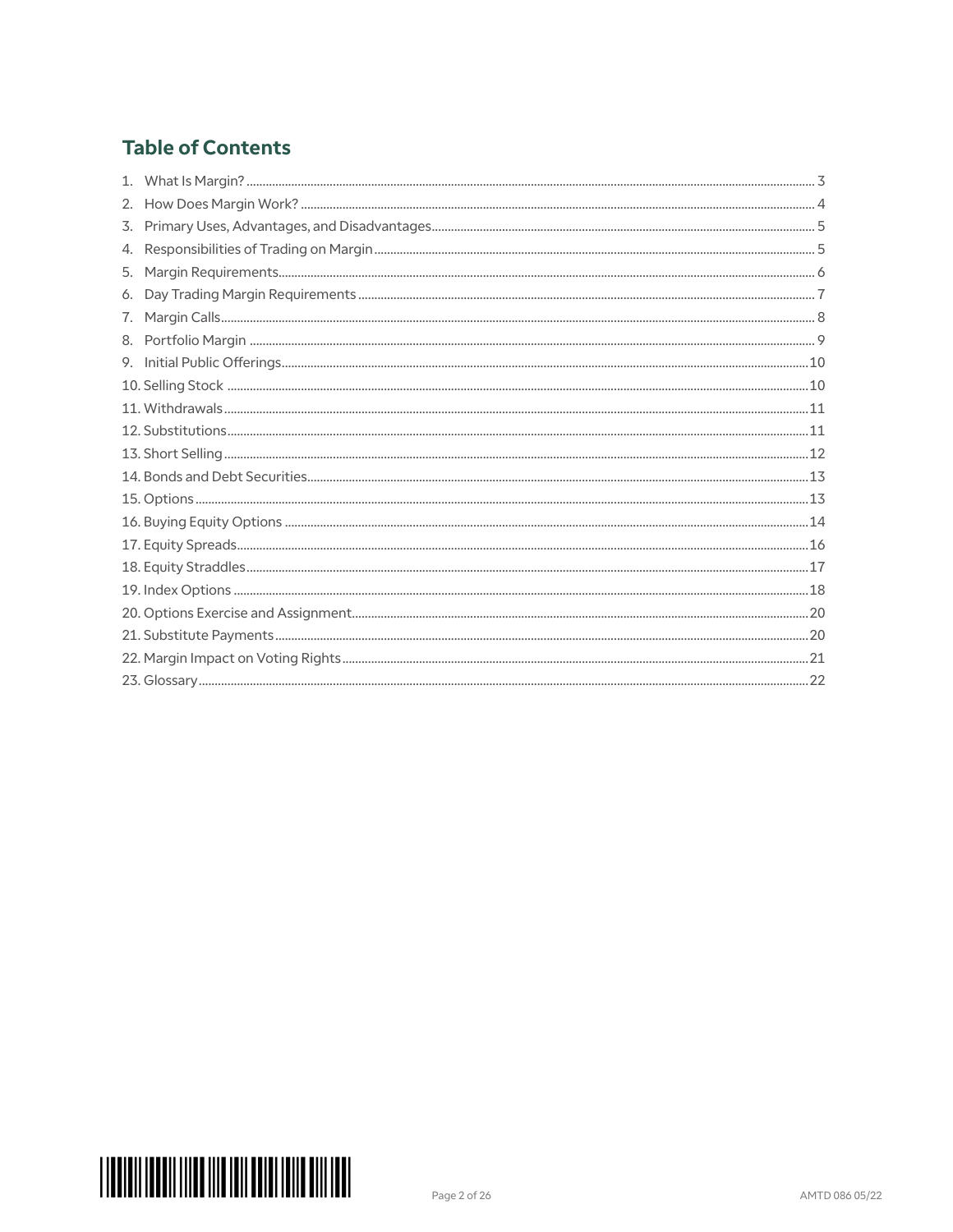

**1**

A margin account permits investors to borrow funds from their brokerage firm to purchase marginable securities on credit and to borrow against marginable securities already in the account. The terms of a margin loan require that the qualifying securities or cash that you have in your account be used as collateral to secure the loan. Interest is charged on the borrowed funds for the period of time that the loan is outstanding. Both the amount of money that a brokerage firm may loan an investor and the terms of the loan agreement are subject to change and regulated by the following: the Board of Governors of the Federal Reserve System, the Securities and Exchange Commission (SEC), the Financial Industry Regulatory Authority, Inc. (FINRA), and our clearing firm, TD Ameritrade Clearing, Inc.

Investors opening a margin account must make a deposit of cash or eligible securities totaling at least \$2,000 in equity. This serves as collateral for the loan. Thereafter, based upon Regulation T promulgated by the Federal Reserve Board, which is currently 50%, you can double the amount you invest in qualified securities as long as you maintain the minimum value in your account and conduct all trades within your margin account. As an example, if you were buying \$10,000 worth of marginable securities, you could make the purchase using \$5,000 of your money and \$5,000 of your brokerage firm's money. Investors who buy on margin pay interest on the loan portion of their purchase (in this example, \$5,000), but normally do not have to repay the loan itself until the stock is sold. After repaying the margin loan, any profit or loss belongs to the individual investor.

Since the value of the marginable securities in your account serves as collateral for the loan, margin accounts require that your equity meet or exceed certain minimum levels. If it should drop too low, your brokerage firm will ask you to increase the value of your account by trading assets held in your portfolio, such as selling securities, buying to cover short positions, or closing options positions. Or you may deposit marginable securities or cash into the account. This maintenance of minimum value will be described in greater detail in the sections that follow.

Securities that can be purchased on margin or used as collateral for a margin account include:

- Most securities listed on the New York Stock Exchange (NYSE)
- The majority of NASDAQ/AMEX securities
- Most mutual funds, after you have owned them for 30 days or more
- Over-the-counter stocks approved by the Federal Reserve Board
- Certain corporate, municipal, and government bonds

There are several accounts ineligible for margin privileges, including the following:

- Coverdell Accounts
- Minor Individual Retirement Account (IRA)
- Uniform Gifts to Minors Act (UGMA)
- Uniform Transfers to Minors Act (UTMA)

### **PLEASE NOTE:**

An Individual Retirement Account or Qualified Plan Account approved for margin:

- Will not be permitted to borrow funds
- Will not have the ability to have a debit balance
- May not short stock or sell uncovered options

### Carefully review the Margin Disclosure Document for additional details.

**Borrowing on margin may not be appropriate for every investor. An investment strategy that includes trading on margin exposes investors to additional costs, increased risks, and potential losses in excess of the amount deposited. Carefully review your investment objectives, financial resources, and risk tolerance to determine whether it is right for you. No one should buy on margin without the temperament to accept the price fluctuations that are intrinsic to the marketplace, and the financial resources to meet margin calls and absorb trading losses. Please review the Client Agreement pertaining to margin accounts.**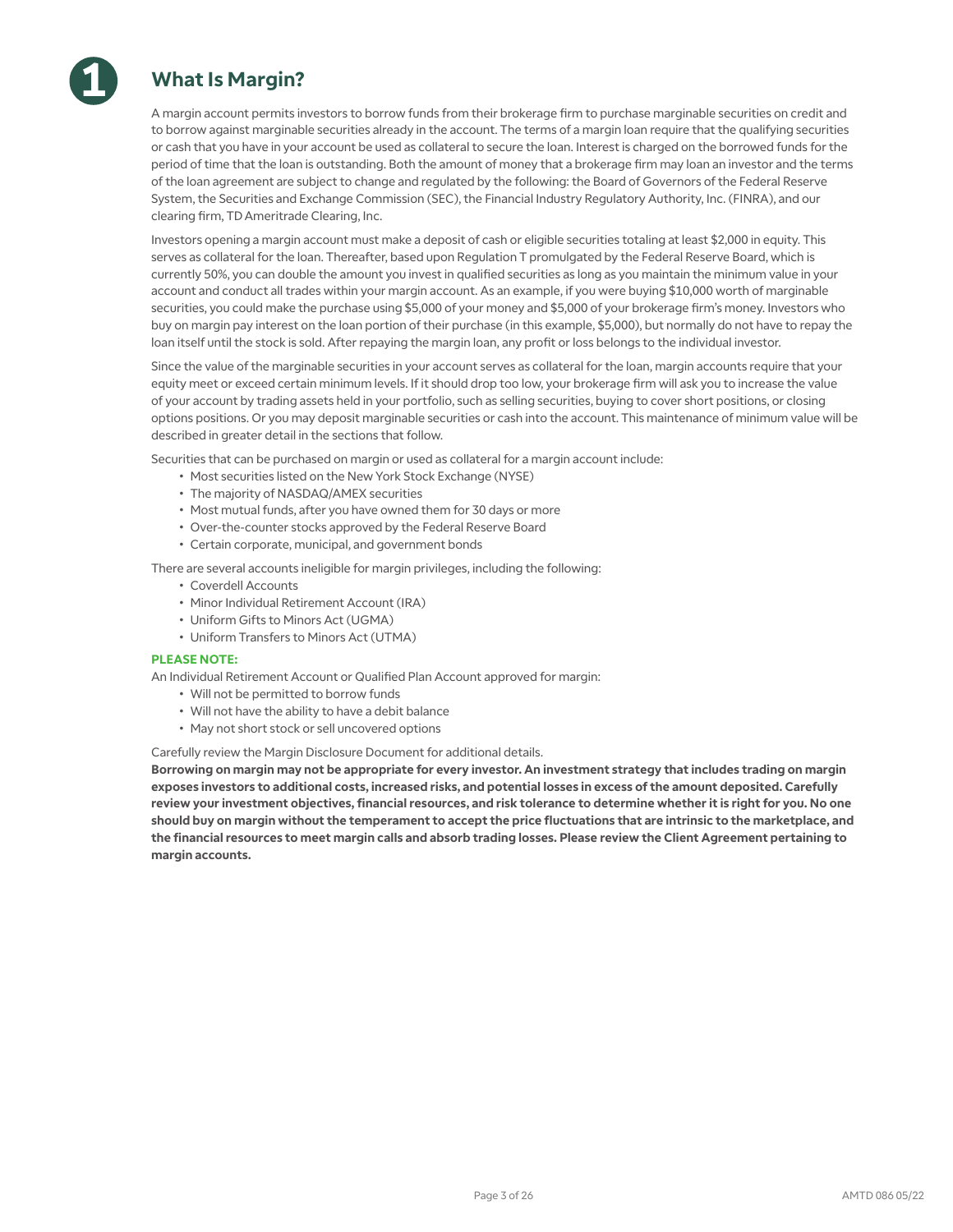

**2**

When you buy securities on margin, you pay only a portion of the total cost, and a brokerage firm extends credit to you on the balance. An interest charge is made monthly to your account on the amount you borrow. From then on, the price of your security may go up or down, but the amount you owe your brokerage firm should remain relatively unchanged, varying only with the interest charges.

The following is based upon current Regulation T requirements of 50%, and is an example of how the leverage in a margin account works:

- You open a margin account with \$10,000 of your money and a \$10,000 margin loan from your brokerage firm. You purchase 1,000 shares of a marginable stock at \$20 per share. If the stock price rises to \$25 and you decide to sell, the proceeds amount to \$25,000. You repay the \$10,000 you borrowed and put \$15,000 in your pocket (minus interest, commissions and Regulatory fees). That's a net profit of \$5,000—almost a 50% profit on your original investment. If you had used all of your own money and purchased \$10,000 worth of stock, you would have made a 25% profit— a \$2,500 return on a \$10,000 investment.
- Following the same example, let's assume that the stock priced originally at \$20 a share should go down 25% to \$15 a share, and you sell the stock to cut your losses. The proceeds would be \$15,000. After you repay your brokerage firm the \$10,000 you borrowed, you put \$5,000 in your pocket (minus interest, commissions and Regulatory fees). That's a net loss of \$5,000— a 50% loss on your original investment. If you had used all of your own money and purchased \$10,000 worth of stock, you would have experienced a 25% loss of \$2,500 on a \$10,000 investment.

As you see from the example, buying on margin can potentially double your return on investments, or double your losses, depending on stock price. When the stock you bought on margin drops in value so much that your maintenance requirement exceeds the equity in your account, we would issue a margin call. That means you must increase your equity by trading assets held in your portfolio, such as selling securities, buying to cover short positions, or closing options positions. Or you may deposit marginable securities or cash to increase your equity.<sup>1</sup> If you do not take action to meet the margin call, stocks may be sold with or without prior notice to increase your equity percentage to satisfy the margin call requirement.<sup>2</sup> Any loss suffered by the investor when selling securities to meet a margin call is the responsibility of the investor. Please consult a Client Services representative when you are making deposits or selling securities to meet margin requirements.

See below how the price fluctuations of a stock originally purchased at \$20 per share affect the status of a margin account:\*

| <b>Stock</b> | <b>Number</b><br>of Shares | Current<br>Price | Value    | Loan     | Equity<br>(value – Ioan) | Equity %<br>(equity/value) | Maintenance<br>Requirement<br>(30% x value) | <b>Margin Excess/Deficiency</b><br>(equity -maintenance requirement) |
|--------------|----------------------------|------------------|----------|----------|--------------------------|----------------------------|---------------------------------------------|----------------------------------------------------------------------|
| <b>ABCD</b>  | 1.000                      | \$50             | \$50,000 | \$10,000 | \$40,000                 | 80%                        | \$15,000                                    | \$25,000                                                             |
| <b>ABCD</b>  | 1.000                      | \$40             | \$40,000 | \$10,000 | \$30,000                 | 75%                        | \$12,000                                    | \$18,000                                                             |
| <b>ABCD</b>  | 1.000                      | \$30             | \$30,000 | \$10,000 | \$20,000                 | 67%                        | \$9,000                                     | \$11,000                                                             |
| <b>ABCD</b>  | 1.000                      | \$20             | \$20,000 | \$10,000 | \$10,000                 | 50%                        | \$6,000                                     | \$4,000                                                              |
| <b>ABCD</b>  | 1,000                      | \$15             | \$15,000 | \$10,000 | \$5,000                  | 33%                        | \$4,500                                     | \$500                                                                |
| <b>ABCD</b>  | 1.000                      | \$10             | \$10,000 | \$10,000 | \$0                      | 0%                         | \$3,000                                     | $-$ \$3,000                                                          |

Deficiency in boldface indicates a maintenance call.

\*These calculations do not include commissions, interest charges, or fees, and assume a 30% maintenance requirement. Equity balances in your account are based off the previous day's closing price. The market value of securities is obtained, if available, from quotations services or other independent sources. Values are based on the closing price, the mean between the bid and asking price, or other methods. In the event that no pricing is available your security may be priced as "No Price or NP," and may affect your balance and totals.

1. Equity equals marginable stock minus margin loans.

2. Please refer to your Client Agreement for more information.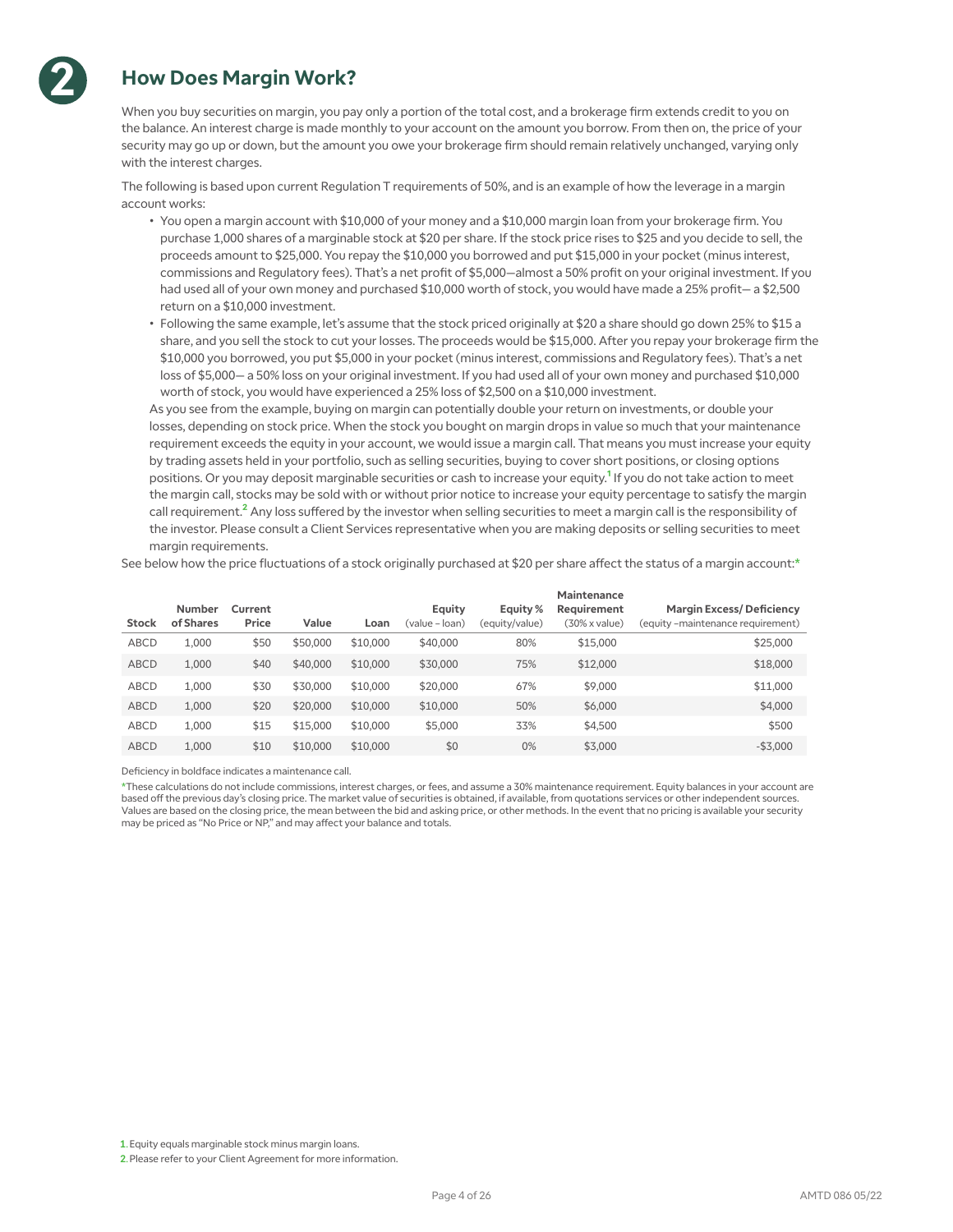

# **Primary Uses, Advantages, and Disadvantages**

People open a margin account and borrow against their eligible assets for a variety of reasons.

### **Primary uses for margin borrowing:**

- To increase buying power and capitalize on potential market opportunities by leveraging an investment.
- To purchase additional marginable securities.
- To consolidate high-interest loans.
- To use as an alternative to traditional borrowing sources.
- To take advantage of a short-term cash-flow solution.
- To use as overdraft protection.

You may find that margin borrowing is a sensible and cost-effective way to take advantage of investment opportunities and market conditions without affecting your cash flow. Since you can buy more shares of marginable stock with the additional funds you borrow, you could increase the size of the profit you may realize.

### **Primary advantages of margin borrowing:**

- Potential capital appreciation.
- An increase in current income from cash dividends.
- Competitive interest rates.
- An alternative source of financing to meet business or personal needs without additional paperwork or application fees.
- Margin interest may be tax-deductible. Please consult your tax advisor.

Just as the lever adds more power when used to perform a task, leverage lets you exert increased financial power with a relatively small amount of your cash. Just as you may realize higher profitability if the price of the stock you buy on margin goes up, you risk increased losses if the stock price should decline. If the market value of your margined securities—less the debit balance of your margin account—drops below our maintenance requirements, a maintenance call is issued, and you are required to bring your account equity up to the required maintenance level immediately. This is accomplished by depositing cash, adding marginable securities to your account, selling securities, or by transferring funds from another account. Although leverage is a useful tool for investors, it is not without risk.

### **Primary disadvantages of margin borrowing:**

- Risk of increased loss.<sup>3</sup>
- Potential maintenance call or liquidation of securities.<sup>4</sup>
- Vigilant account monitoring.<sup>5</sup>



# **Responsibilities of Trading on Margin**

The following is a list of some, but not all, of the responsibilities of account owners and TD Ameritrade, Inc. in the management of margin accounts.

### **Margin account owner's responsibilities:**

- To deposit into your margin account the necessary funds, in cash or acceptable securities, to establish the account or to satisfy any commitments.
- To meet all margin calls immediately, should they occur.
- All securities used as collateral to finance your extension of credit must be left with us, in your account, and in our custody.
- All options orders should be placed by the following methods: the website, interactive phone system, or with a broker. Options exercise requests must be placed online or with a broker. Written orders or options exercise requests submitted by U.S. postal mail, email, and fax will not be accepted.

### **The responsibility of TD Ameritrade, Inc.:**

- To abide by the rules and regulations of various regulatory bodies in the extension of margin loans and routing of clients' equity and options orders.
- To extend credit for any cash balances in a margin account as provided in the Client Agreement.
- To charge interest on margin loans as provided in the Client Agreement.<sup>6</sup>
- To liquidate all or part of your account, at any time with or without notice, in order to protect your interests and the interests of TD Ameritrade, Inc. and our clearing firm.

3. Margin investors may lose more than the amount they deposited in their account.

- 4. TD Ameritrade, Inc. is authorized, at its discretion and without prior notice to you, to liquidate any or all securities or other assets held in the account (a) to satisfy an outstanding margin call for which you have failed to provide additional collateral, or (b) to prevent or limit unsecured losses when the margin loan exceeds the value of the marginable securities. The liquidation of securities or assets is transacted regardless of the amount of time you have owned the asset, your intention to satisfy the call or secure the loan, or any profit or loss you may incur by such transactions. The investor is not entitled to an extension of time to satisfy the call, to choose which securities TD Ameritrade, Inc. may liquidate, and is responsible for losses resulting from the liquidation of an asset(s) to satisfy a margin call and for any remaining deficiency in the account.
- 5. There are few investors who can prudently afford the increased costs of, and the risks involved in, trading on margin. Investors who choose to do so must assume the responsibility to frequently monitor their assets, the markets, and the balance of their margin loan, and must continually reassess their investment objectives in light of their financial obligations.
- 6. Daily interest charges shall be calculated by multiplying the margin loan by the interest rate and dividing the result by 360. Please refer to the Client Agreement or contact an account representative for more information.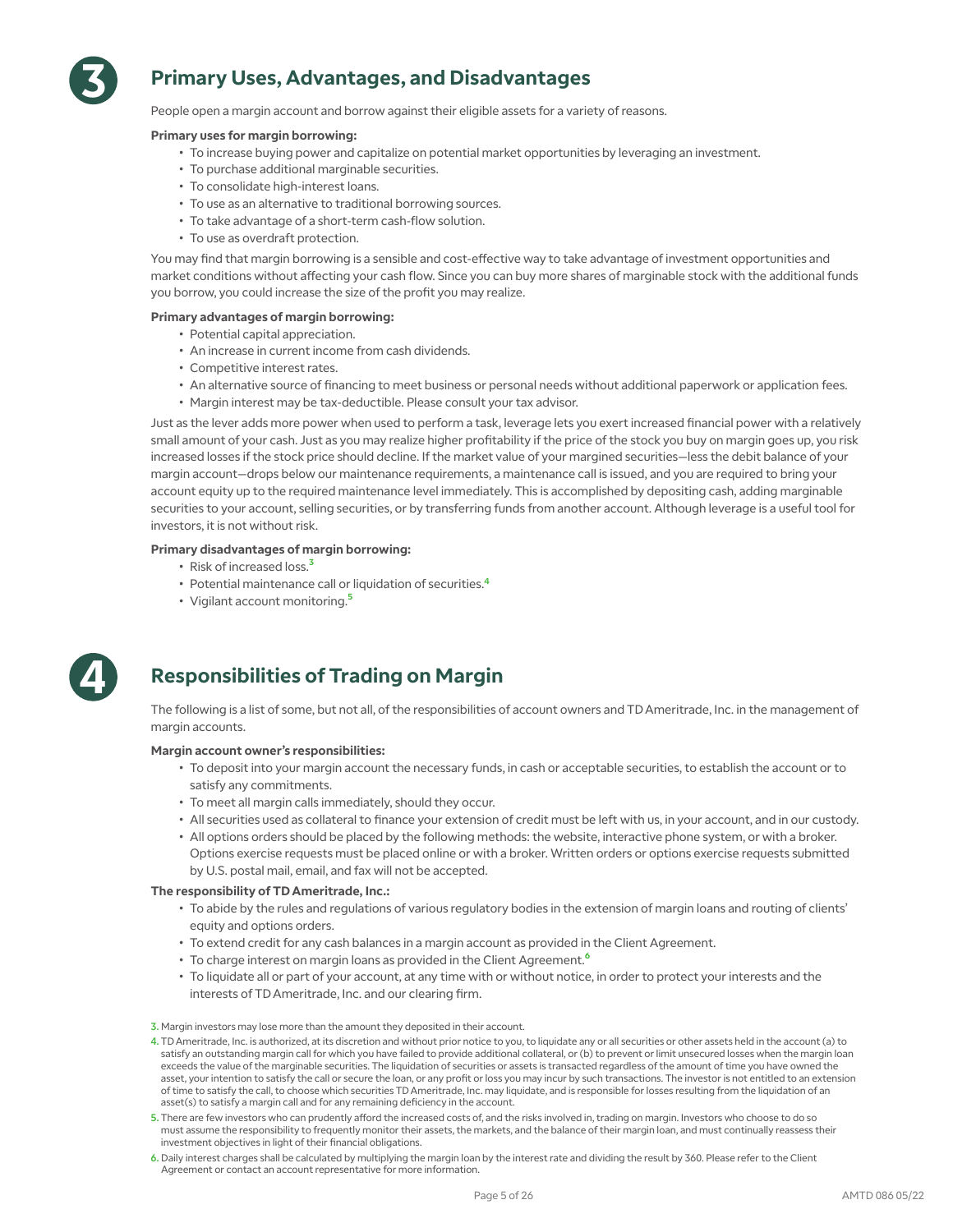

# **Margin Requirements**

### **Initial equity requirements**

Regulations require a client to establish a minimum equity on initial transactions in a margin account. For purchases, the minimum required deposit is \$2,000, or 100% of the purchase price, whichever is less. If the deposit required by Regulation T meets the \$2,000 requirement, the client would have to meet the Federal Reserve Board requirement of 50%. Equity requirements:

- A minimum of \$2,000 is required to open a position on margin.
- A minimum of \$2,000 is required to maintain a short stock position.
- A minimum of \$5,000 is required to maintain an uncovered equity options position.<sup>7</sup>
- A minimum of \$5,000 is required to maintain an uncovered index options position.

### **Maintenance requirements**

Like most brokerage firms, our clearing firm sets the minimum maintenance requirement higher than the 25% currently required by FINRA. Although certain securities are subject to more stringent requirements imposed by our clearing firm, the general margin maintenance requirements are as follows:<sup>8</sup>

- A 30% maintenance requirement is applicable for most stocks that the Board of Governors of the Federal Reserve System has determined are eligible for margin and that are priced at more than \$4 per share.
- A maintenance requirement of \$2 per share applies to marginable stock valued from \$2 to \$4 per share.
- A maintenance requirement of 100% is needed for all long stocks trading at \$2 and below.
- A maintenance requirement of \$5 per share applies to marginable stock valued from \$5.01 to \$16.67 per share that are sold short  $^9$
- A maintenance requirement of 100% is needed for all short stocks trading from \$2.50 to \$5 per share.<sup>10</sup>
- A maintenance requirement of \$2.50 per share is needed for all short stocks trading below \$2.50 per share.
- A 40% maintenance requirement may be needed if a position represents 70% 100% of the total marginable long value and short value.

Examples of these maintenance requirements follow:

|                                        | <b>Maintenance Requirement</b> | Value    | <b>Stock Price</b> | Number of Shares |
|----------------------------------------|--------------------------------|----------|--------------------|------------------|
| less than \$2.100% required            | \$1.500                        | \$1.500  | \$1.50             | 1.000            |
| less than \$4, \$2/share min. required | \$2,000                        | \$3,000  | \$3.00             | 1.000            |
| normal 30% house requirements          | \$4,500                        | \$15,000 | \$15.00            | 1.000            |

### **PLEASE NOTE:**

Margin maintenance requirements are based on the market value of a stock, not on the purchase price. Therefore, a decline in the price of a marginable security may result in a higher margin maintenance requirement for the stock, and a margin call in the account. If this happens, you are responsible to promptly deposit the necessary cash or securities, or to liquidate sufficient positions in the account to satisfy the margin call.

### **EXAMPLE:**

Assuming there are no other marginable securities in the account, an investor with a \$4,000 credit balance purchased 1,000 shares of a marginable stock when it was trading at \$5 per share, creating a \$1,000 debit. Based upon the general maintenance requirements given above, the margin maintenance requirement would be 30% or \$1,500. If the stock price fell to \$2, the margin maintenance requirement would be 100% or \$2,000, and TD Ameritrade, Inc. would issue a margin call for \$1,000. (Equity of \$1,000 minus \$2,000 requirement = \$1,000 maintenance deficiency). An investor would be required to deposit \$1,000 in cash or \$1,428.57 in marginable securities (stocks priced over \$4 per share), into their margin account, or sell any non-marginable assets held in the account, to sufficiently satisfy the margin call.

Our clearing firm may change the margin maintenance requirements at any time, without prior notice to margin account owners and for any reason. Factors that may cause this change include: the presence of a concentrated equity position held within an account, the current trading pattern of a security, volatility within a stock sector, or overall market conditions. The more stringent maintenance requirements may be set between 35% and 100% equity. In addition, initial public offerings (IPOs) may have a 100% maintenance requirement for up to 30 days following the commencement of trading within the secondary market. Please log on to your account or call a Client Services representative for the latest list of stocks affected by these higher requirements.

<sup>7.</sup> The maintenance requirement for puts on naked equity options is capped at the max loss.

<sup>8.</sup>To learn which securities currently have a higher maintenance requirement, please log in to your account or contact a Client Services representative. 9.Short sell transactions require a minimum of \$2,000 equity.

<sup>10.</sup>If the price of a security that has been sold short falls below \$5 per share, the maintenance requirement is 100% of the market value with a minimum requirement of \$2.50 per share.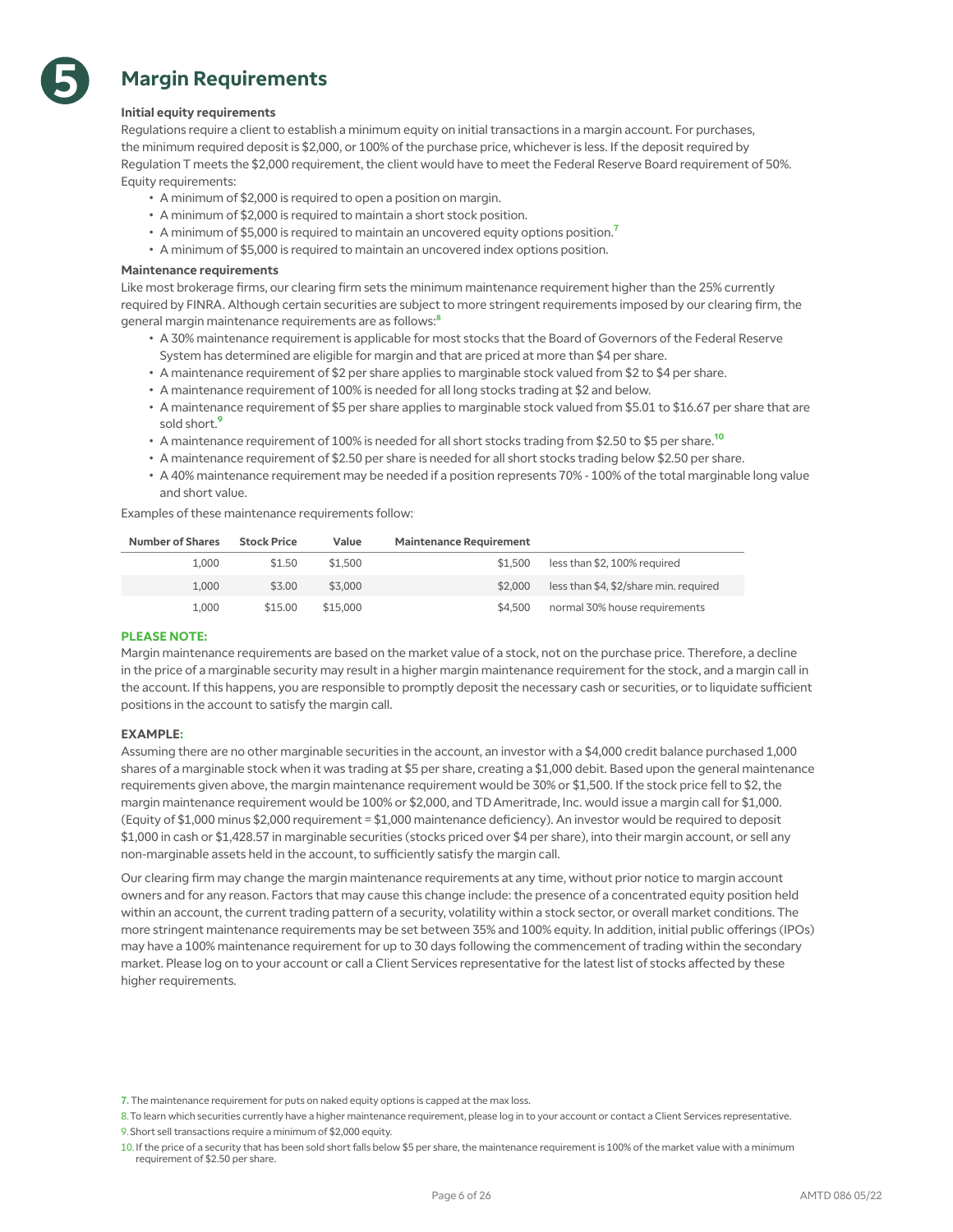

# **Day Trading Margin Requirements**

Day trading is the practice of purchasing and selling, or selling and purchasing, the same security in the same trading day. Examples which **WOULD** be considered day trading:

- Buying a security long and selling to close in the same trading day.
- Shorting a security and buying to cover in the same trading day.
- Buying a security long and selling the same security short in the same trading day.
- Shorting a security and buying the same security long in the same trading day.

Examples which would **NOT** be considered day trading:

- A long security held overnight and sold the next day prior to any new purchase of the same security.
- A short security held overnight and purchased the next day prior to any new sale of the same security.

### **Pattern day traders**

A pattern day trader is defined as an account that makes four or more round-trip day trades within any rolling fivebusiness-day period, provided the number of day trades represents at least 6% of the total trading activity during the same five-business-day period.

### **Pattern day trading on margin**

Minimum equity of \$25,000 is required in an account at the start of any day in which day trading occurs. Once identified as a pattern day trader, you may be provided with two buying power calculations:

• Buying power

Buying power is the amount available for opening a position in one or more fully marginable securities. Buying power is calculated as the lesser of maintenance excess/.30 or your Special Memorandum Account (SMA)<sup>11</sup> balance times two, never to exceed twice the SMA balance.

• Day trade buying power

Day trade buying power is equal to the equity in your account at the close of business on the previous day, less the Self-Regulatory Organization (SRO) requirements, multiplied by up to four. Each security will have an SRO requirement, which is based on the exchange minimums allowed. These are 25% for long marginable equities priced over \$1, and as low as 30% for short equities, depending on the equity's price.<sup>12</sup> Accounts that are engaged in day trading activities should consider being limited to day trade buying power.<sup>13</sup> Day trade buying power is calculated with the intent that it is used in conjunction with day trading activities.<sup>14</sup>

Example:

An account that has a cash balance of \$40,000 and no positions in the account could have access to \$160,000 in day trade buying power (\$40,000 x 4 = \$160,000).

Be aware that accounts that have been flagged as pattern day traders will have access to the greater of either buying power or day trade buying power. Our systems will accept orders based on the higher of the two amounts. Since we have no way of determining whether or not you will hold the position overnight or just for the day, it is your responsibility to enter orders that remain within the buying power for the type of trade that you are placing. House and federal requirements apply to positions held overnight.

### **Day trading minimum equity call**

If your account has less than \$25,000 day trading equity and is identified as a pattern day trading account, a day trading minimum equity call will be issued. Pattern day trader accounts that fall below the \$25,000 minimum equity requirement will not be allowed to day trade. If a day trade is executed when the equity is below \$25,000, your account will be restricted to closing transactions until the equity is brought back up to \$25,000.<sup>15</sup> Funds deposited in an account to satisfy a day trading minimum equity call are subject to a four-business-day hold for checks and three-business-day hold for ACHs.

### **PLEASE NOTE:**

IRA accounts approved for margin and flagged as a Day Trading account may not be permitted to deposit additional funds to avoid an excess contribution.

<sup>11.</sup>SMA is a separate margin account maintained by the brokerage firm. Please see the SMA definition in the Glossary for more information.

<sup>12.</sup>If an account is SMA-deficient, day trade buying power will be zero regardless of SRO balance.

<sup>13.</sup>Non-marginable securities, equities trading under \$2.50, and options may have day trade buying power decremented by as much as four times the cost of the trade.

<sup>14.</sup>Multiplier of four assumes your account has more than \$25,000 equity, and has no outstanding day trade buying power calls. Purchases and sales of securities held at a higher requirement may increment/decrement day trade buying power by a factor related to their requirement. To learn which securities currently have a higher maintenance requirement, please log on to your account. Note: IRA accounts approved for margin and flagged as Day Trading accounts will only receive 1X the Day Trading Buying Power.

<sup>15.</sup>Purchases made while in a day trading call will decrease buying power, but sales will not increase day trade buying power.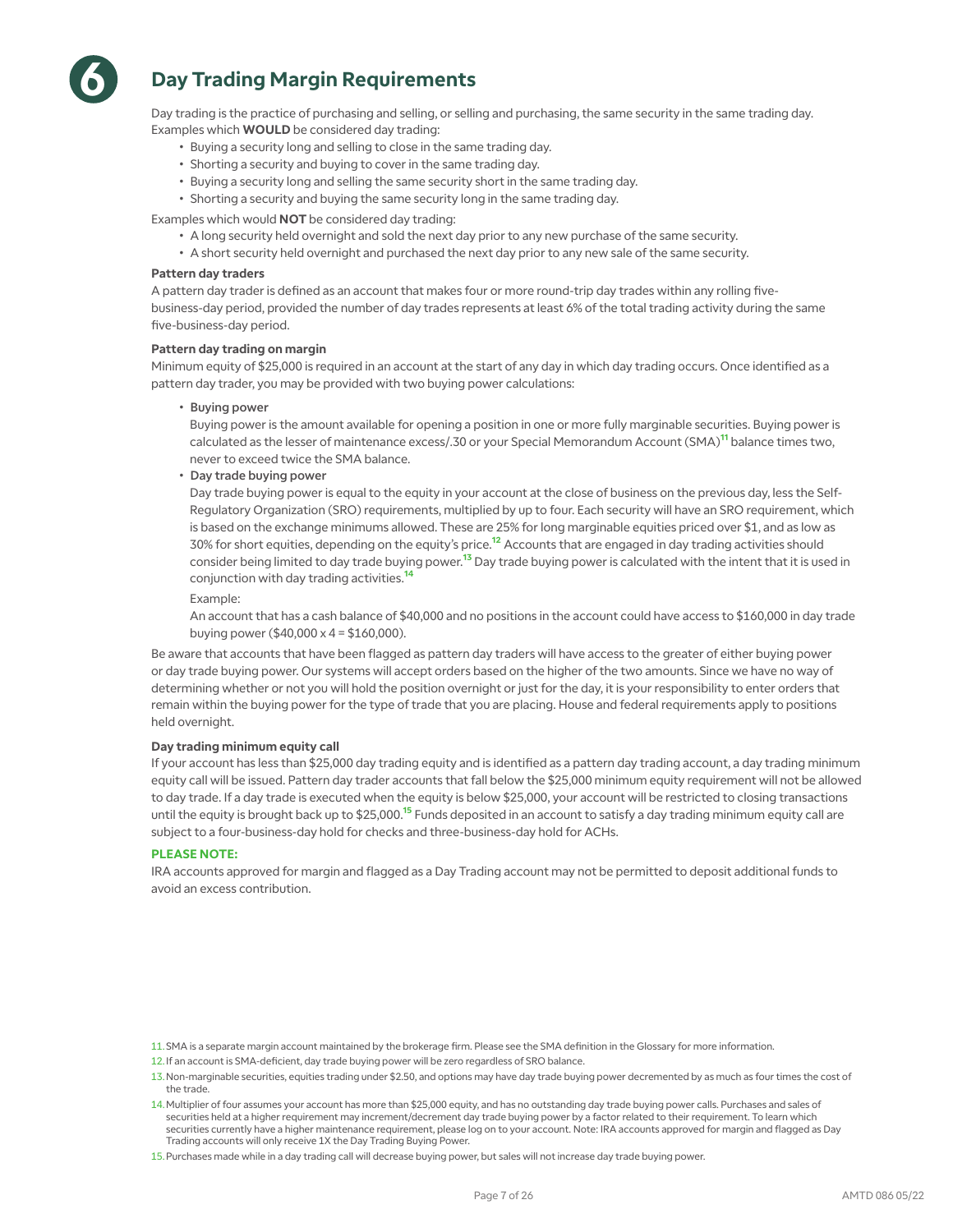### Section 6, Day Trading Margin Requirements continued

### **Day trade buying power call**

If your account meets the minimum equity requirements for day trading and exceeds the day trade buying power on executed day trades, a day trade buying power call may be issued. Once a day trade buying power call is issued, the day trade buying power is restricted to two times the SRO excess for five business days unless the call is met earlier. If the day trade buying power call is not met within five business days, the account will only be permitted to execute transactions on a cash-available basis for 90 days or until the call is met. Multiple day trade buying power violations may result in a restriction limiting transactions to a cash-available basis as well. Day trading calls can only be met by depositing cash or fully paid-for securities, or by selling non-marginable securities. Funds deposited in an account to satisfy a day trading minimum equity call are subject to a four-business-day hold for checks and three-business-day hold for ACHs.

### **EXAMPLE:**

Your account has a cash balance of \$40,000 and no positions. The day trade buying power, for purposes of this example, is  $$160,000$  (\$40,000 x 4 = \$160,000).

### **You place two day trades:**

- A \$150,000 buy and sell of ABCD, followed by a \$200,000 buy and sell of WXYZ.
- The ABCD day trade is within your day trade buying power and will not create a call because the initial buy of the ABCD did not exceed your day trade buying power of \$160,000. However, the initial buy of WXYZ was \$200,000, which exceeds your day trade buying power by \$40,000 (\$200,000 - \$160,000 = \$40,000).

When you exceed your day trade buying power, you are subject to a day trade buying power call based on the FINRA day trading margin requirements. The FINRA day trading margin requirement is equal to 25% of the highest open position during the day. In this example, the largest position of \$200,000 exceeded the day trade buying power by \$40,000. The day trade buying power call would be calculated as follows: \$40,000 x .25 = \$10,000 day trade buying power call.

### **Regulation T restricted accounts**

Pattern day trader accounts that are under a Regulation T restriction will have their day trade buying power limited in the following manner:

- If the account meets the \$25,000 minimum equity requirement, they will receive the lesser of the SMA requirement times two or the SRO requirement times four. Closing day trade transactions will still replenish day trade buying power.
- Pattern day trader accounts that fall below the \$25,000 minimum equity requirement will not be allowed to day trade. If a day trade is executed when the equity is below \$25,000, your account will be restricted to closing transactions until the equity is brought back up to \$25,000.

### **Prohibition on liquidating to meet a Regulation T call**

Clients may not make a practice of meeting Regulation T calls by liquidating securities. TD Ameritrade, Inc. defines a practice, for this purpose, as three times in a 12-month period. This prohibition on liquidations shall only apply to those accounts that are also below the minimum maintenance margin required by the exchange (SRO Requirement) for the securities held.

# **7**

# **Margin Calls**

TD Ameritrade, Inc. may issue one of the following types of margin calls in your account under the circumstances described below:

**• Regulation T call**

Issued when the initial equity provided for the purchase of a security is below that required by the Federal Reserve Board.

**• Maintenance call**

Takes place when the market value of your margined securities plus any cash balance in your account, less the debit balance of your account, drops below our maintenance requirements.

**• Minimum equity call**

A minimum equity call will be issued when a trade reduces a client's account equity to less than \$2,000 or if a client's account falls below one of the initial requirements listed on Page 4 of the handbook. For short positions, a minimum equity call will be issued any time an account's equity is less than \$2,000, even if the account is not holding a debit balance. The client will be required to deposit the lesser of the debit balance, or an amount necessary to bring the equity to \$2,000 or greater.

If a margin call is issued, you are required to promptly bring your account to the required maintenance level. You may do this by depositing cash or marginable stock, closing long or short equity or options positions, or transferring funds or marginable stock from another TD Ameritrade, Inc. account. TD Ameritrade, Inc. may forcibly liquidate all or part of your account without prior notice, regardless of your intent to satisfy a margin call, in order to protect your interests or ours.

Because it involves the extension of credit, borrowing on margin may not be appropriate for every investor. An investment strategy which includes trading on margin exposes the investor to additional costs, increased risks, and potential losses in excess of the amount deposited. Because your account with TD Ameritrade, Inc. is self-directed, you must carefully review your investment objectives, financial resources, and risk tolerance to determine whether it is right for you. No one should buy on margin without the temperament to accept the price fluctuations intrinsic to the marketplace, and the financial resources to meet margin calls and absorb losses resulting from a drop in stock prices. Please review the Client Agreement pertaining to margin accounts.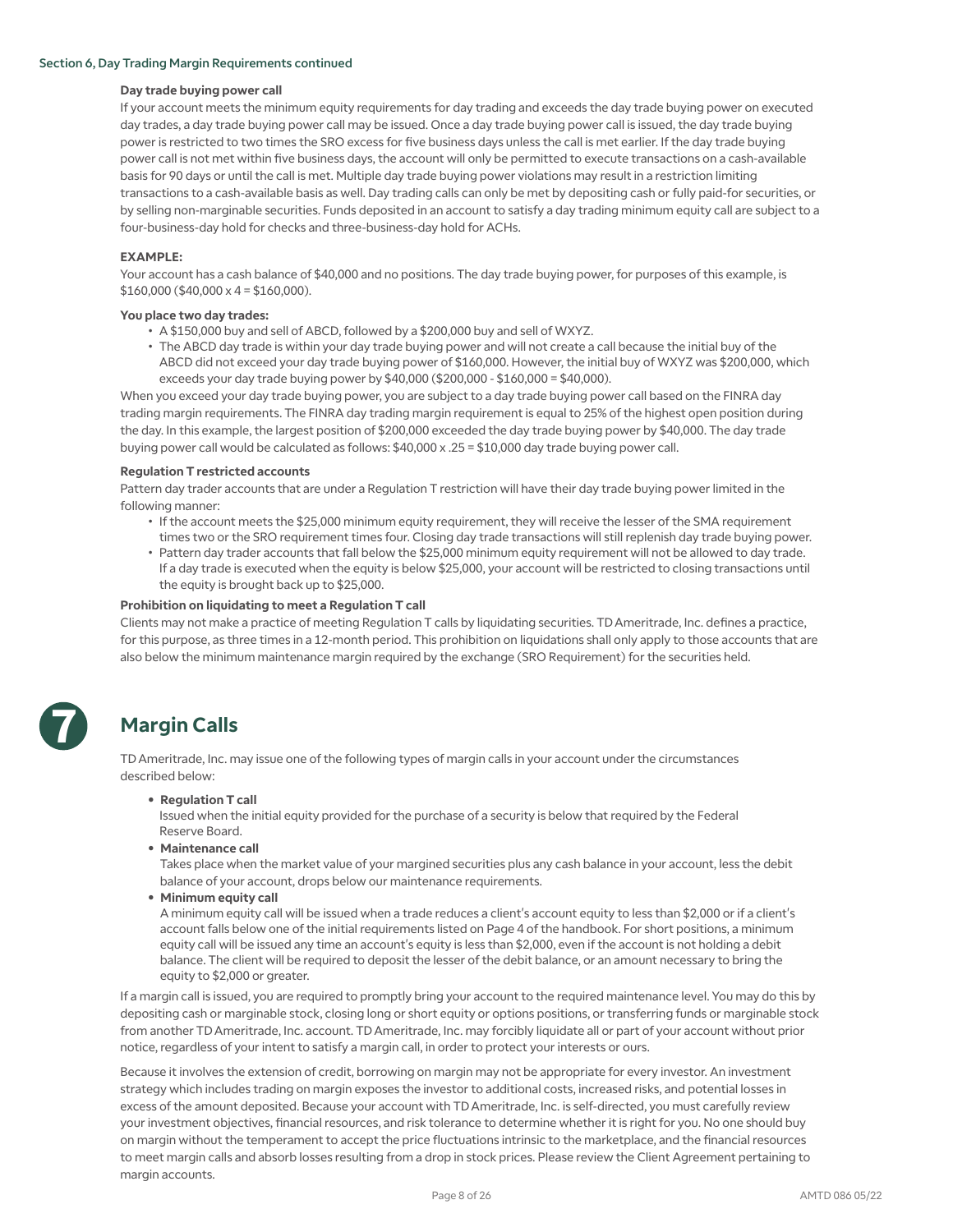

# **Portfolio Margin**

Portfolio Margin (PM) is a risk based methodology that sets margin requirements for an account based on the largest projected net loss of all positions in a product group using a theoretical option pricing model. This is in contrast to the traditional Reg T methodology, which uses fixed requirements for individual positions and strategies. Time frame for calculating theoretical loss is one trading day. Additional requirements are applied for volatility and concentration.

Clients must have \$125,000 initial equity and must maintain \$100,000 equity at all times. Additionally, clients must have full option approval, three years of option experience, pass a Portfolio Margin Test, pass a client risk review, and currently have no outstanding margin calls. Entity accounts may be required to supply a personal guarantee.

Margin calls are due sooner in Portfolio Margin accounts (T+2) and are strictly adhered to with no exceptions. Portfolio Margin privileges may be removed at any time. Reasons Portfolio Margin may be removed include, but are not limited to: if account is unable to maintain the minimum equity requirement, using liquidations to meet margin calls resulting from trade activity three times within a rolling year (calls due to depreciation may be liquidated without penalty), or otherwise establishing practices deemed unsuitable for a higher leveraged account.

There are two call types issued to Portfolio Margin accounts. Deficiency Calls and Net Liquidating Value Calls.

- Deficiency calls are issued when the margin requirements for the positions in the account exceed the net liquidation value of the account. Upon issuance of the call, a client may only place trades that reduce risk within the account until the call has been satisfied. Deficiency calls are due two days (T+2) after the account closes deficient. At the open of the third day, the call is considered past due and liquidated.
- Net Liquidating Value calls are issued when an account's net liquidating value ends the day below \$100,000. Upon issuance of the call, a client may only place trades that reduce risk within the account until the call has been satisfied. Net Liquidating Value calls are due two days (T+2) after the account closes below \$100,000. At the end of the third day, the call is past due and the account will have the Portfolio Margin eligibility reviewed.

Portfolio Margin requirements are calculated by examining all the positions of a single underlying stock or within a single class group at 10 equidistant stress steps, and determining the largest projected loss. The minimum stress parameters are as follows: Equities are stressed up and down 15%. Small Cap or Non-High-Cap Broad-based indices are stressed up and down 10%. Broadbased indices are stressed up 8% and down 6%. Wider stress parameters that result in larger margin requirements may be enforced at any time.

The below diagram shows a hypothetical equity position with a 15% stress and illustrates how Portfolio Margin requirements are calculated. The positions are 100 shares of ABC stock at \$100 per share and one long Jan 100 put at \$1.

| $+/-15%$           | Dn5       | Dn4       | Dn3       | D <sub>n</sub> 2 | Dn1       | Up1      | Up2      | Up3      | Up4      | Up5     |
|--------------------|-----------|-----------|-----------|------------------|-----------|----------|----------|----------|----------|---------|
| <b>Stock Price</b> | \$85      | \$88      | \$91      | \$94             | \$97      | \$103    | \$106    | \$109    | \$112    | \$115   |
| Stock              | $-$1.500$ | $-$1,200$ | $-$ \$900 | $-$ \$600        | $-$ \$300 | \$300    | \$600    | \$900    | \$1,200  | \$1,500 |
| Put                | \$1,400   | \$1.100   | \$801     | \$509            | \$248     | $-$ \$48 | $-$ \$87 | $-$ \$98 | $-$ \$99 | $-$100$ |
| Net Total          | $-$100$   | $-$100$   | $-$ \$99  | $-591$           | $-$ \$52  | \$252    | \$513    | \$802    | \$1,101  | \$1,400 |

The first grey row shows the steps of the stress model, while the second grey row shows the underlying equity price at those steps.

The first white row shows the profit or loss of 100 shares of that stock at the corresponding stress. So, if ABC stock drops 15% (to \$85 a share) the loss on the 100 shares will equal \$1,500. On the Up5 side of the array, we see the stock rising to \$115, resulting in a \$1,500 profit.

The second white row shows the theoretical losses and gains of the long Jan 100 put. Because the put is only worth one dollar, and is held long, when the stock increases to \$115 the put loses \$100, or the full value (the price of the put is zero). When the stock drops to \$85, the put value goes up and is used to off-set the declining value of the stock. In this example, the total requirement to hold this position would be \$100. This is because the worst theoretical loss at the defined steps illustrated above is \$100, as seen in the Dn5 and Dn4 steps. If at any point, the margin requirement as calculated above is lower than the 'minimum requirement,' the minimum requirement is used.

The minimum requirement is \$.375 (multiplied by the deliverable, so \$37.50 for a standard option) per short option contract held and the lesser of \$.375 or the premium for long option contracts held. These minimum requirements are aggregated together (they do not offset) and compared with the projected loss model described above. The larger requirement is then used.

Furthermore, accounts that are considered concentrated in a single security (or combination of securities) will have larger requirements to account for the increased risk that the concentrated position may pose to the account. Each position and its underlying derivatives are evaluated to determine the point at which the entire account's value is consumed. This point is called 'the point of no return' (PNR). For example: if an account holds 10,000 shares of ABC stock at \$50 per share (\$500,000 position value) and has \$100,000 net liquidating value, the 'point of no return' is -20%, because the value of ABC stock would need to drop 20%, to \$40 per share, for the net liquidating value of \$100,000 to become zero.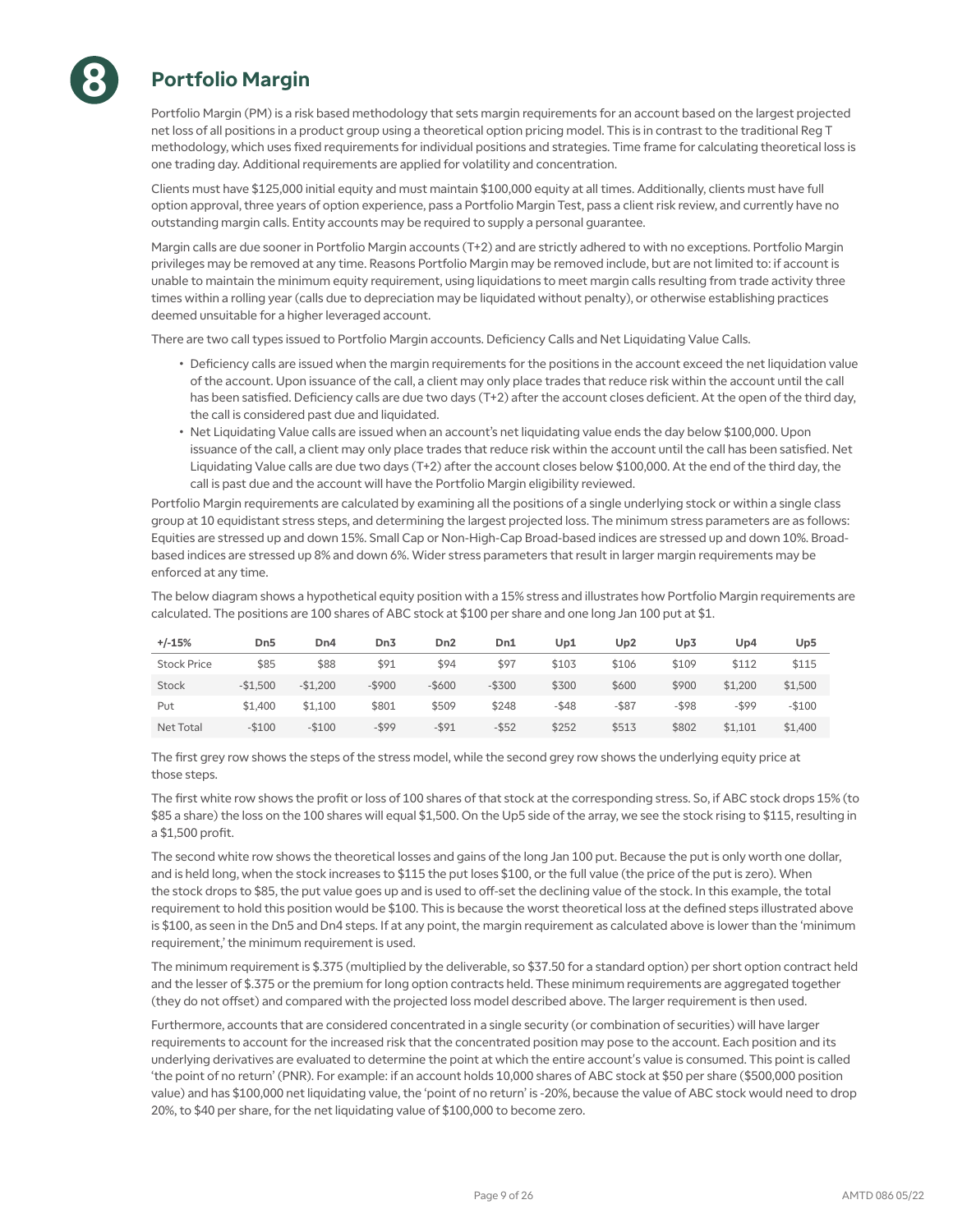Once the PNR is determined, it is compared to the expected price range (EPR) of the underlying product. The expected price range represents the Firm's current best estimate of the volatility of a given security over a one-day period. For example, after reviewing various risk metrics of ABC stock, including but not limited to the historical returns, implied volatility, and upcoming announcements, it is determined that a 25% move within a single day is possible. A more volatile stock may have a wider range, like 50%, while a less volatile stock might have a narrower range, like 17%.

When an account's total value can be consumed by the movement of a single position within what is considered an expected move, the account is concentrated and will have a higher margin requirement calculated by widening the risk array to the underlying securities EPR until the PNR is outside of the expected price range.

For example: the PNR of an account's ABC stock position is -20% (as shown above) with an EPR of -25%, then the 'point of no return' is within the 'expected price range.' When this occurs, the account is considered to be concentrated in the ABC position. When this condition occurs (PNR within EPR) then the margin requirement of that position is calculated using the stress points (risk array) determined by the EPR, +/-25%. If the EPR of ABC stock has been set to 17%, then the 'point of no return' is outside the 'expected price range,' and would not be considered concentrated.



# **Initial Public Offerings**

When a company needs to raise capital, it may offer for sale shares of stock that represent an ownership interest in the corporation. A company's first sale of stock to the public is called its initial public offering (IPO).<sup>16</sup> The shares are offered by an underwriter or investment bank at a predetermined offering price. IPO shares that are purchased from the underwriter's selling group at the offering price are not marginable and must be fully paid at the time of purchase. TD Ameritrade, Inc. will not use these shares purchased through the IPO as collateral for margin loans during the first 30 days following the day on which the shares start trading in the secondary market. The same restriction applies to shares purchased from the underwriter for a secondary offering or follow-on offering.

The Board of Governors of the Federal Reserve System may immediately determine that IPO shares are eligible for margin once they start trading in the secondary market; however, our clearing firm may impose stricter margin requirements.



# **Selling Stock**

When you sell stock originally purchased on margin, your profit or loss is determined by the sale proceeds less the amount you owe your broker for the margin loan. You receive all the net profit or assume all the loss depending on the profitability of the sale.

If the price of the stock goes up. Typically, in a margin account, you pay only a portion of the purchase price of the stock, but you receive 100% of the net profit. For example, you buy \$10,000 worth of marginable stock when the federal margin requirement is 50%. You would deposit \$5,000 in your margin account, and the broker would loan you \$5,000. Your account would have a market value of \$10,000, a debit balance of \$5,000, and equity of \$5,000. If your stock is worth \$12,000 when you sell it, you would receive the proceeds from the sale of the stock less the margin loan (plus any accrued interest, commissions, and Regulatory fees) or \$12,000 minus \$5,000. You would have a credit balance in your account of approximately \$7,000 —or \$2,000 more than you originally deposited.

If the price of the stock goes down. Typically, in a margin account, you pay only a portion of the purchase price of the stock, but you take 100% of the loss. As in the example cited above, you buy \$10,000 worth of marginable stock when Regulation T is 50%. You would deposit \$5,000 in your margin account and the broker would loan you \$5,000. Your account would have a market value of \$10,000, a debit balance of \$5,000, and equity of \$5,000. If your stock is worth \$8,000 when you sell it, you receive the proceeds from the sale of the stock less the margin loan, accrued interest, commissions, and Regulatory fees, or \$8,000 minus \$5,000. You would have a credit balance in your account of approximately \$3,000—or \$2,000 less than your original investment.

16. Investing in initial public offerings is speculative and risky and is only appropriate for certain clients. TD Ameritrade, Inc. strongly encourages you to obtain a copy of the IPO prospectus, and read it carefully before you invest or send money.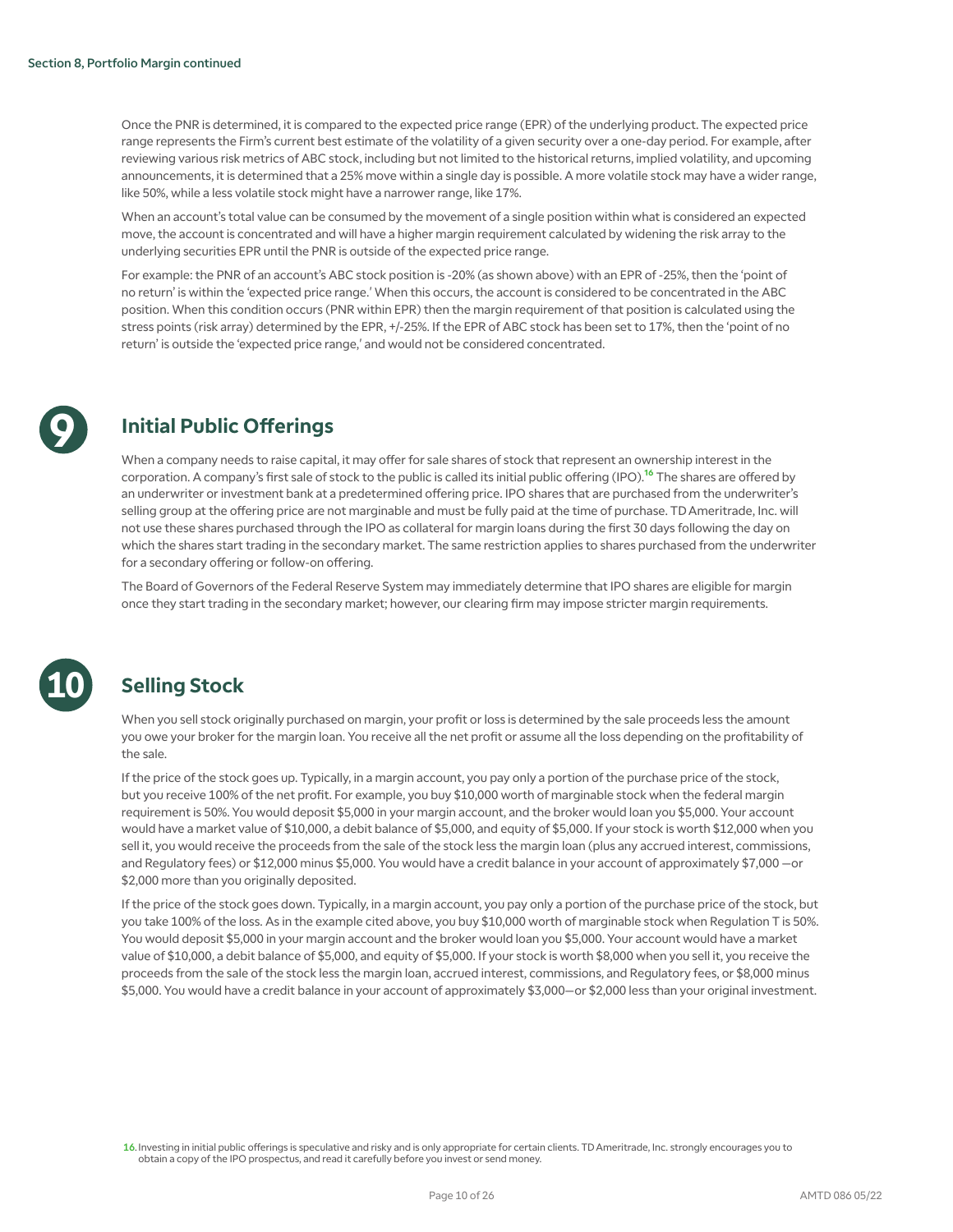

# **Withdrawals**

You may withdraw either the cash or the available funds from your margin account. The cash may be withdrawn from your margin account at any time, subject to the availability of any newly deposited funds.<sup>17</sup>

The available funds in your margin account are composed of the cash balance in the account, if there is one, plus the amount of money available from a margin loan on your marginable securities. As stated above, you may withdraw the available funds from the account. The amount available for withdrawal is subject to the preservation of \$2,000 equity and the lesser of the SMA balance (see Glossary) or maintenance excess in the account.

For example, assume you open an account with \$20,000 in cash and purchase \$30,000 worth of a marginable security priced at \$20 per share. The SMA balance is \$5,000 and the maintenance excess is \$11,000. The amount you could have withdrawn at this time is \$5,000. However, if you did not place any further trades and the stock fell to \$10 per share, the SMA balance would remain at \$5,000 and the maintenance excess would now be \$500, thus you could only withdraw \$500.

The same rules apply to the withdrawal of stock from your margin account.



# **Substitutions**

Substitution is the buying and selling of marginable securities in a margin account on the same trading day. Since the stocks will settle on the same business day, for each dollar value of securities sold, an equal dollar amount of marginable securities can be purchased, assuming that the securities are both marginable and have the same maintenance requirements. Please refer to our website or consult a Client Services representative to determine if a security has a special, more stringent margin requirement.

If your purchase exceeds the amount of the sale, you are required to deposit the initial requirement of the Federal Reserve Board (FRB)—currently 50%—on the difference between the funds received and the funds needed to purchase the new security. The funds available in your margin account will be used to reduce part or all of the federal requirement. To see how this works, review the following example:

(Assume that the initial FRB requirement is 50%, the equity in your margin account is 30%, and you have no additional funds in your account.)

| <b>Action</b>      | <b>Number of Shares</b> | Price | Value   |
|--------------------|-------------------------|-------|---------|
| Sold XYZ           | 100                     | \$45  | \$4.500 |
| <b>Bought ABCD</b> | 100                     | \$75  | \$7,500 |

The difference is  $$3,000$ . Since  $$3,000 \times 50\% = $1,500$ , the amount you need to deposit is \$1,500.

**If the amount of the sale exceeds the amount of the purchase,** you may not be required to deposit additional funds to meet the initial margin requirement for the security that is purchased. The funds received from the sale will be credited to the account and will be available to purchase the new security. Therefore, the initial margin requirement for the new security will be satisfied from the sale proceeds, assuming that both marginable securities have the same maintenance requirement.

Please remember that maintenance requirements will apply at all times. Any portfolio change may increase the maintenance required and result in a margin call.

Different margin requirements apply to day trades. Please contact a Credit Risk analyst for more information.

<sup>17.</sup>A four-business-day hold is placed on any funds deposited into your account via check. A three-business-day hold is placed on any funds deposited electronically via Automated Clearing House (ACH). Additionally, funds deposited via ACH can only be withdrawn to the originating account in the first 60 days after the account is opened. There is no hold on funds deposited via wire transfer. You will be authorized to trade certain securities with these funds; however, no withdrawals of these funds can be made during the three- or four-business-day hold period.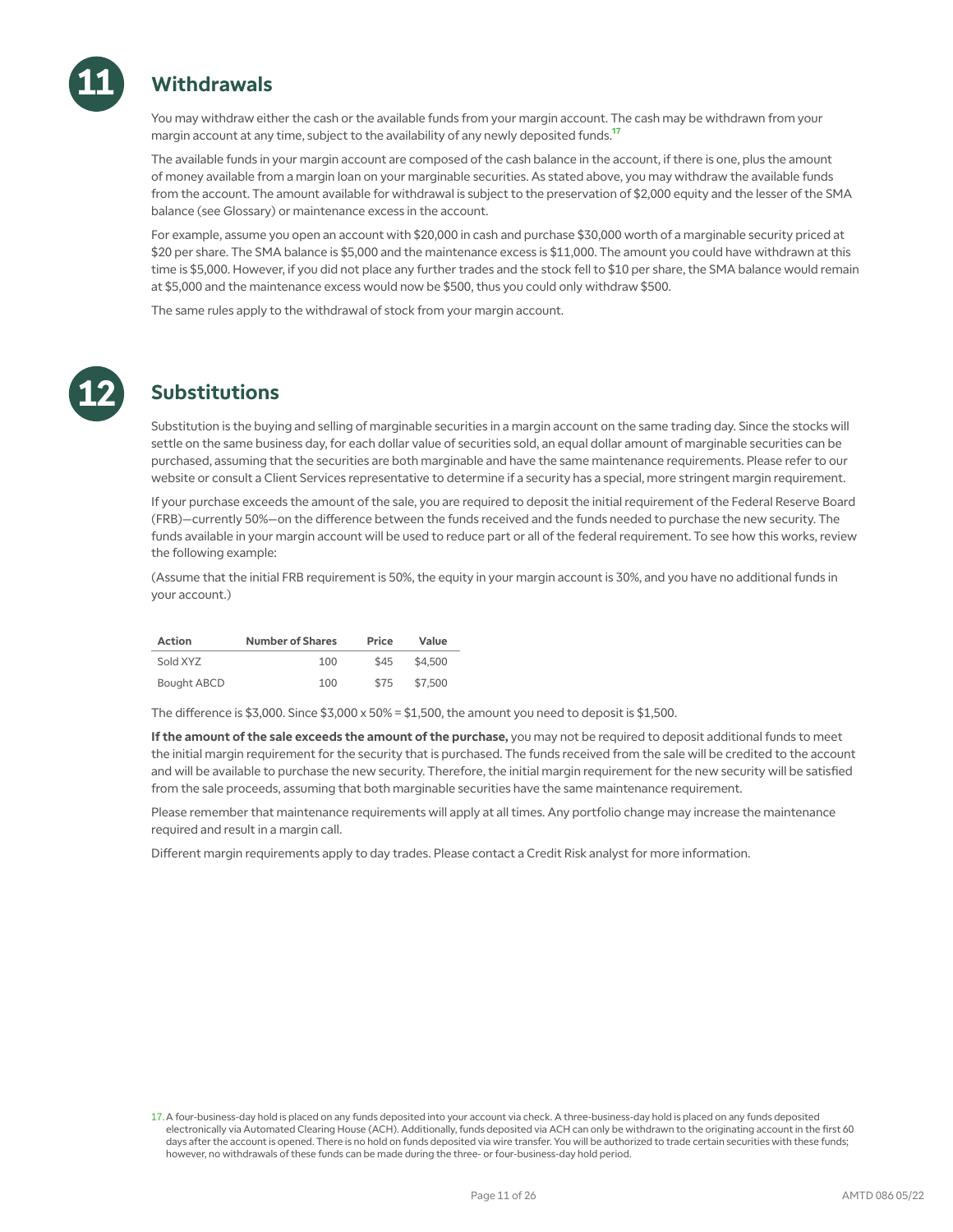# **Short Selling**

**13**

If you think that a stock will fall in price, you may be able to make a profit by short selling. Short selling is borrowing a stock from your brokerage firm and immediately selling it. You are speculating that you will be able to purchase the stock back at a lower price and replace the borrowed shares, pocketing the difference between the higher selling price and the lower repurchase price (less any commissions, interest charges, or Regulatory fees). Short selling is a trading strategy that attempts to take advantage of a falling market.

The following should be considered when short selling a stock:

- Historically, stock prices rise over time.
- The risk of loss on a short sale is potentially unlimited since there is no limit to the price increase of a security.
- You are liable for any dividends, stock splits, or spin-offs paid on the borrowed stock.
- Your short position will be updated for any Mandatory Reorganizations.
- You may be held liable for the terms of any Voluntary Reorganizations.
- You may be required to cover the short position at an unfavorable price.
- You do not earn interest on the proceeds from short selling a security.

Short selling can occur only in an account that has margin privileges and meets the minimum equity requirement of \$2,000.<sup>18</sup>

Note that if you hold a security long and sell more than you currently hold at TD Ameritrade in your margin account, the amount you oversell may result in a short sale for that amount. For example, if you hold 100 shares of XYZ common stock in your margin account and submit a sell order for 200 shares of XYZ, depending on the system used by you (ex., website, Trade Architect Platform, mobile or tablet apps), such a sale may result in a long sale of 100 shares and a short sale for 100 shares. Please contact Client Services representative to better understand how to operate TD Ameritrade's various trading systems.

Certain circumstances may prevent TD Ameritrade, Inc. from placing an order to establish, or from continuing to maintain, your short position. A short sale will not be placed if the stock cannot be borrowed. TD Ameritrade, Inc. must ask the lending brokerage firm to locate the shares requested for your order.<sup>19</sup> All orders to short sell a security are subject to SEC and FINRA execution rules.

If the lending brokerage firm requests that the borrowed shares be returned, your brokerage firm must buy in the shares which you are short, close out your short position, and deliver those borrowed shares back to the lending brokerage firm regardless of the profit or loss to you. There can be no guarantee that the brokerage firm can continue to maintain a short position for an unlimited duration of time.

When you short sell a stock, TD Ameritrade, Inc. retains the proceeds of the sale, and the Federal Reserve Board requires that you make an initial deposit based on the net proceeds of that sale. The initial margin is usually the same as the percentage of the total amount you would deposit in your account for a long margin purchase.

### **For example:**

| <b>Action</b>  | <b>Number of Shares</b> | Price | Value    | Margin % | Deposit |
|----------------|-------------------------|-------|----------|----------|---------|
| Sell short JKL | 100                     | \$100 | \$10,000 | 50%      | \$5,000 |

In addition to the initial federal requirements, established maintenance requirements apply to short sales. Marginable stocks priced at more than \$16.67 per share have a 30% margin maintenance requirement when sold short. Marginable stocks priced between \$5.01 and \$16.67 will have a \$5-per-share requirement when sold short. Please review the "Margin Requirements" section or consult with a Client Services representative to determine if a stock will have a 30%, \$5-per-share or other maintenance requirement. In addition, for all short sale transactions, TD Ameritrade, Inc. requires a minimum equity in the account of \$2,000 in cash or marginable securities.

### **SPECIAL STATEMENT FOR ETFS**

ETFs are subject to risk similar to those of their underlying securities, including, but not limited to, market, sector, or industry risks, and those regarding short-selling and margin account maintenance.

Leveraged and inverse ETFs entail unique risks, including but not limited to: use of leverage; aggressive and complex investment techniques; and use of derivatives. Leveraged ETFs seek to deliver multiples of the performance of a benchmark. Inverse ETFs seek to deliver the opposite of the performance of a benchmark. Both seek results over periods as short as a single day. Results of both strategies can be affected substantially by compounding. Returns over longer periods will likely differ in amount and even direction. These products require active monitoring and management, as frequently as daily. They are not suitable for all investors.

<sup>18.</sup>Equity is determined by the market value of your marginable stocks minus the amount loaned to you by your brokerage firm, but is computed differently when a short position is maintained in the account. The equity is computed by adding the cash balance in the account to the market value of the "long" security positions, and then subtracting the current market value of the "short" security positions and the margin loan balance. For more information, please see the "Margin Requirements" section or consult with a Client Services representative.

<sup>19.</sup>This may necessarily delay the processing of your order. Please refer to the Client Agreement for more information.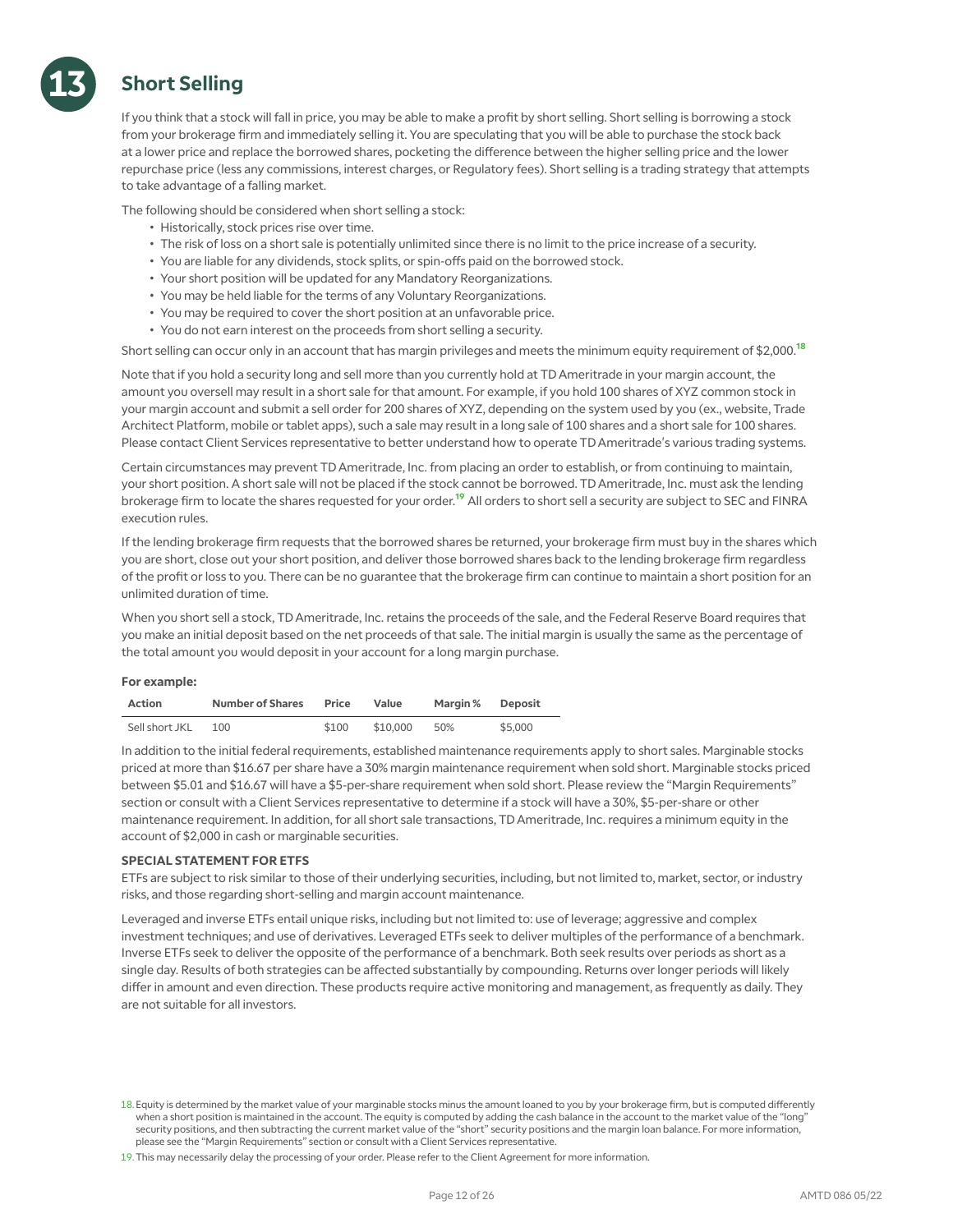

# **Bonds and Debt Securities**

### **Collateralized debt obligations (CDOs)**

Generally, CDOs are held as non-marginable.

### **Convertible bonds**

Because convertible bonds give investors the choice to convert them into company stock instead of receiving a cash payment, the initial margin requirements are the same as for marginable stock, 50% of the market value. In addition, a maintenance equity of 30% of the market value must be maintained at all times.

### **Registered nonconvertible bonds**

Listed bonds are eligible to be purchased on margin. The initial margin requirements on listed bonds are the greater of 30% of the market value or 7% of face value. In addition, a maintenance equity of 25% of the market value or 7% of face value, whichever is greater, must be maintained at all times.

### **Municipal bonds**

The initial and maintenance requirement for municipal bonds is the greater of 20% of market value or 7% of face value.

### **Federal government securities**

The principal and interest of these securities is a direct obligation guaranteed by the U.S. government. Initial requirements and maintenance on U.S. Treasury notes, bonds, and bills will depend on the length of time until maturity. <sup>20</sup>

| <b>Length of Time</b>    | Market Value % |
|--------------------------|----------------|
| Less than 1 year         | 1%             |
| 1 to less than 3 years   | 2%             |
| 3 to less than 5 years   | 3%             |
| 5 to less than 10 years  | 4%             |
| 10 to less than 20 years | 5%             |
| 20 years or more         |                |

### **Government agency securities**

The initial requirement for government agency securities—notes and bonds—is 25% of the market value. Also, a maintenance equity of 25% of the market value is required at all times.



# **Options**

The last portion of this Margin Handbook is devoted to a discussion of options. In particular, we will address the margin requirements applicable to the most common options transactions. This discussion is intended for general reference and education only. TD Ameritrade, Inc. does not recommend any investment product nor recommend that you include options trading in your investment strategy. **Due to the inherent risks involved, and the complexities of certain options transactions, options are not suitable for all investors.**

To learn more about options, you may contact the Chicago Board Options Exchange, 400 South LaSalle Street, Chicago, IL 60605 (cboe.com) or The Options Clearing Corporation, One North Wacker Dr., Suite 500, Chicago, IL 60606 (optionsclearing. com). **And for a detailed description of options transactions and their risks, please refer to "Characteristics and Risks of Standardized Options," a disclosure document published by The Options Clearing Corporation.**

### **You may contact a Client Services representative to receive a copy of this document or by mailing your request to 200 S 108th Ave, Omaha, NE 68154-2631.**

Options are a contract specifying the terms by which an asset may be traded. The terms of an options contract provide:

- The rights and obligations assumed by the investors,
- The security to be traded and the number of shares or value to be delivered for each options contract,
- The price at which the owner of an option can purchase (call) or sell (put) the underlying stock, known as the "strike price,"
- The manner by which the contract's rights can be exercised, and
- The date on which the options expire.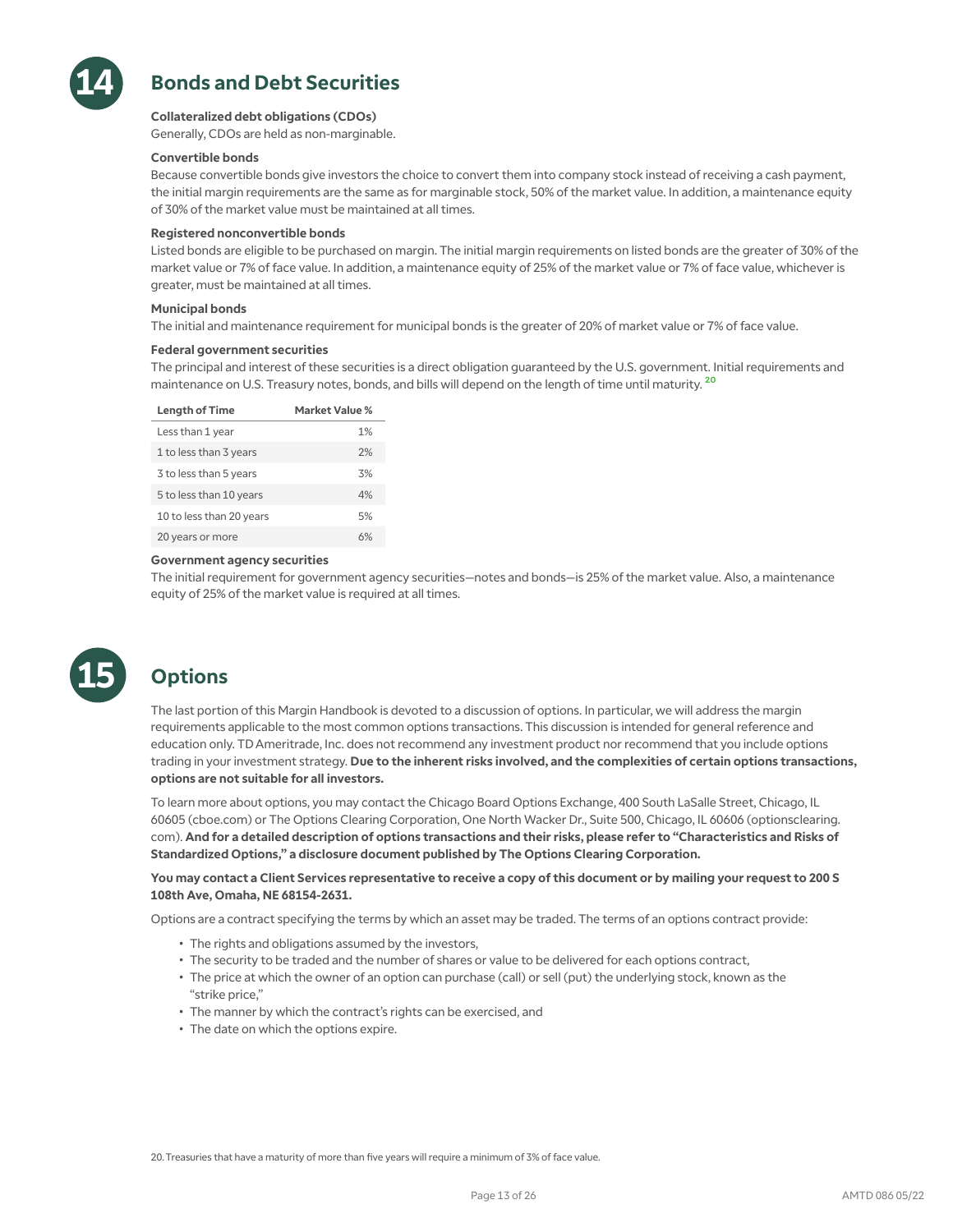The investor who purchases an options contract is known as the options "owner" or "holder." By purchasing an option, the owner is granted the right to buy or sell a specific security or index value at the strike price by the expiration date. A call option grants the right to buy an asset. A put option grants the right to sell an asset. Depending upon the options owner's strategy and the price of the underlying security, the options owner may sell and close the options position, $^{21}$  exercise the options contracts, or let the options expire.<sup>22</sup> The options transactions permitted in an IRA are the writing of covered calls, the writing of cash secured puts, if qualified, the purchase of a call or put, as well as creating spreads.

The investor who sells an options contract is known as the options "seller" or "writer." By selling and establishing a short options position, the options writer is obligated to trade an asset at the strike price, if assigned on the contracts.<sup>23</sup> Depending upon the style of option, the options writer may be subject to assignment at any time during the options contract period. A call option obligates the options writer to sell an asset. A put option obligates the options writer to buy an asset. The options seller may buy and close the options position before assignment or expiration.<sup>24</sup>

Equity options are available on most listed and NASDAQ securities. Normally, stock options have a deliverable of 100 shares of the underlying security per contract. By contrast, index options have a cash settlement and typically a multiplier of \$100 per contract. The deliverable for an equity or index option may change as the result of a stock split, reverse stock split, stock dividend, merger, or other action. Please contact a Credit Risk analyst with any questions regarding the multiplier or deliverable on your options contracts.

Again, the "strike price" is the fixed dollar amount at which the options investors agree to trade the asset or index value.

The options owner has the right to exercise his/her options contracts and to purchase or sell the underlying security or index value. The style of option determines when the contracts may be exercised. "American-style" options can be exercised at any time prior to expiration. Most equity options are American-styled. "European-style" options can only be exercised during a specified exercise period before expiration. Typically the exercise period coincides with the expiration date. Index options may be European-styled.

As with any contract, the rights and obligations expire after a specified time—the options expiration date. It is important that options owners and holders recognize the distinction in the style of options. The rights granted by the options contracts will be forfeited if the options owner fails to exercise his/her rights in the appropriate manner. The options writer will be obligated to deliver shares of stock or funds if assigned on the options contracts. Please review the "Options Exercise and Assignment" on Page 14 for more information or contact a Client Services representative.<sup>25</sup>



# **Buying Equity Options**

The buyer of long options must pay 100% of the purchase price. Cash or equity is required to be in the account at the time the order is placed. Regulation T and maintenance requirements are also 100%.

Writing a covered call means selling the right to another party to buy a security from you at a specific price until the expiration date. By establishing a short call position, the writer of the call option assumes an obligation to sell a security if assigned on the options contract. If the call-options writer owns the underlying deliverable shares, they're "covered." If assigned, you can deliver your shares of the security instead of purchasing them on the open market. Therefore, the writer of a covered call is not required to come up with additional funds.<sup>26</sup> The backing for the call is the stock. The underlying security for the covered call can never be valued higher for margin-requirement purposes than the strike price of the short call.

Writing a cash-secured put means you are creating an obligation to purchase the underlying security at the strike price until the expiration date. The writer of the put options assumes the obligation to purchase the underlying security if the options contracts are assigned. If the put-options writer maintains a cash balance equal to the total exercise value of the contracts, the put contracts are "cash-secured." If the option is assigned, the put-options writer purchases the security with the cash that had been held to cover the put.

Writing a covered put means you are creating an obligation to purchase the underlying security at the strike price until the expiration date. The writer of the put options assumes the obligation to purchase the underlying security if the options contracts are assigned. If the put-options writer has sold short the underlying deliverable shares, the put contracts are "covered." If the option is assigned, the put-options writer purchases the security and delivers it to the lending brokerage firm to "cover" the short equity position. The short stock can never be valued lower, for margin requirement purposes, than the strike price of the short put.

21.If a secondary market in the options becomes unavailable, the options owner could not engage in closing transactions.

22.The options owner may lose his/her entire investment if, during the options contract period, the price of the underlying security trades in an opposite direction than what the options owner anticipated, and the options contracts lose all or a significant portion of their value.

- 23.An uncovered options writer may be exposed to potentially unlimited losses.
- 24.If a secondary market in the options becomes unavailable, the options seller could not engage in closing transactions, and would remain obligated until expiration or assignment.

25.Please review the Client Agreement.

26.TD Ameritrade, Inc. reserves the right to impose a maintenance requirement on covered LEAPS® (Long-Term Equity AnticiPation Securities). Before engaging in an investment strategy involving a covered LEAPS position, please consult your Credit Risk analyst for more details.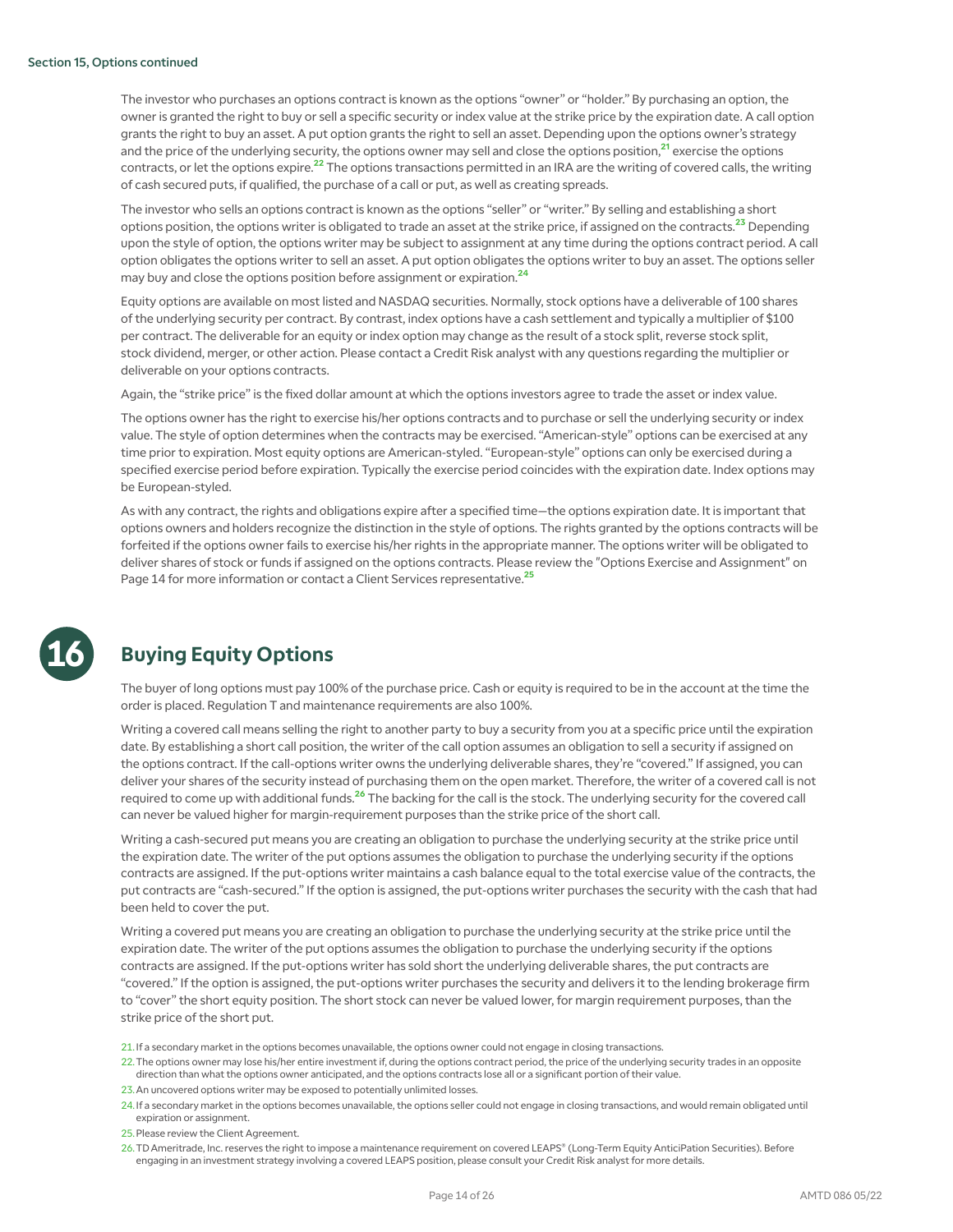### **Uncovered equity options**

Because writing uncovered—or naked—options represents greater risk of loss, the margin account requirements are higher. The writing of uncovered puts and calls requires an initial deposit and maintenance of the greatest of the following three formulas:

a) 20% of the underlying stock<sup>27</sup> less the out-of-the-money amount, if any, plus 100% of the current market value of the option(s). b) For calls, 10% of the market value of the underlying stock PLUS the premium value. For puts, 10% of the exercise value of the underlying stock PLUS the premium value.

or

c) \$50 per contract plus 100% of the premium.

## For example:

|  |  |  | e. |  |  |
|--|--|--|----|--|--|
|  |  |  |    |  |  |

| <b>Action</b>                                                               |          | <b>Deliverable Per Contract</b> |         | <b>Price of Security</b>                  | <b>Market Strike Price</b>          | <b>Options Premium</b> |         |
|-----------------------------------------------------------------------------|----------|---------------------------------|---------|-------------------------------------------|-------------------------------------|------------------------|---------|
| Sell short JKL                                                              |          | 100 Shares of PQR               | \$81.25 |                                           | \$80.00                             | \$2.50                 |         |
| <b>20% Calculation</b>                                                      |          |                                 |         | <b>10% Calculation</b>                    |                                     |                        |         |
| Percentage of Stock Value:<br>$20\% \times [ $81.25 \times (6 \times 100)]$ | $\equiv$ | \$9,750                         |         | $10\% \times [580 \times (6 \times 100)]$ | Percentage of Exercise Value:       | $\equiv$               | \$4,800 |
| Out-of-the-Money Amount:<br>$($80 - $81.25) \times 600$                     | $=$      | $-$ \$750                       |         |                                           |                                     |                        |         |
| Current Market Value of the Option:<br>$$2.50 \times 600$                   | $=$      | \$1,500                         |         | $$2.50 \times 600$                        | Current Market Value of the Option: | $=$                    | \$1,500 |
| <b>Total Requirement</b>                                                    |          | \$10,500                        |         | <b>Total Requirement</b>                  |                                     |                        | \$6,300 |
| \$50 plus premium Calculation                                               |          |                                 |         |                                           |                                     |                        |         |
| \$50 x 6 contracts                                                          | $=$      | \$300                           |         |                                           |                                     |                        |         |
| Current Market Value of the Option:<br>$$2.50 \times 600$                   | $=$      | \$1,500                         |         |                                           |                                     |                        |         |
| <b>Total Requirement</b>                                                    |          | \$1,800                         |         |                                           |                                     |                        |         |

In the first example, the 20% maintenance requirement would be used.

### **EXAMPLE 2**

| <b>Action</b>                                                                           |     | <b>Deliverable Per Contract</b> |         | <b>Price of Security</b>                  | <b>Market Strike Price</b>          | <b>Options Premium</b> |         |
|-----------------------------------------------------------------------------------------|-----|---------------------------------|---------|-------------------------------------------|-------------------------------------|------------------------|---------|
| Sell six uncovered puts on PQR Corp                                                     |     | 100 Shares of PQR               | \$81.25 |                                           | \$70.00                             | \$0.75                 |         |
| 20% Calculation                                                                         |     |                                 |         | <b>10% Calculation</b>                    |                                     |                        |         |
| Percentage of Stock Value:<br>$20\% \times \left[ $81.25 \times (6 \times 100) \right]$ | $=$ | \$9,750                         |         | $10\% \times [570 \times (6 \times 100)]$ | Percentage of Exercise Value:       | $=$                    | \$4,200 |
| Out-of-the-Money Amount:<br>$($70 - $81.25) \times 600$                                 | $=$ | $-$ \$6,750                     |         |                                           |                                     |                        |         |
| Current Market Value of the Option:<br>$$0.75 \times 600$                               | $=$ | \$450                           |         | $$0.75 \times 600$                        | Current Market Value of the Option: | $=$                    | \$450   |
| <b>Total Requirement</b>                                                                |     | \$3,450                         |         | <b>Total Requirement</b>                  |                                     |                        | \$4,650 |
| \$50 plus premium Calculation                                                           |     |                                 |         |                                           |                                     |                        |         |
| \$50 x 6 contracts                                                                      | $=$ | \$300                           |         |                                           |                                     |                        |         |
| Current Market Value of the Option:<br>$$0.75 \times 600$                               | $=$ | \$450                           |         |                                           |                                     |                        |         |
| <b>Total Requirement</b>                                                                |     | \$750                           |         |                                           |                                     |                        |         |

In this second example, the 10% maintenance requirement would be used.

### **Minimum Equity Requirements**

For uncovered equity call options, the minimum equity required is \$5,000 in marginable securities or cash. For uncovered equity put options, the minimum equity required is the maximum potential loss for all uncovered equity puts in the account. The minimum equity required to write uncovered index options is \$5,000.

<sup>27.</sup>Our clearing firm may impose more stringent margin requirements on the underlying security. The higher maintenance requirement on the security may increase the requirement on the uncovered equity option. To learn which securities currently have a higher maintenance requirement, please log in to your account.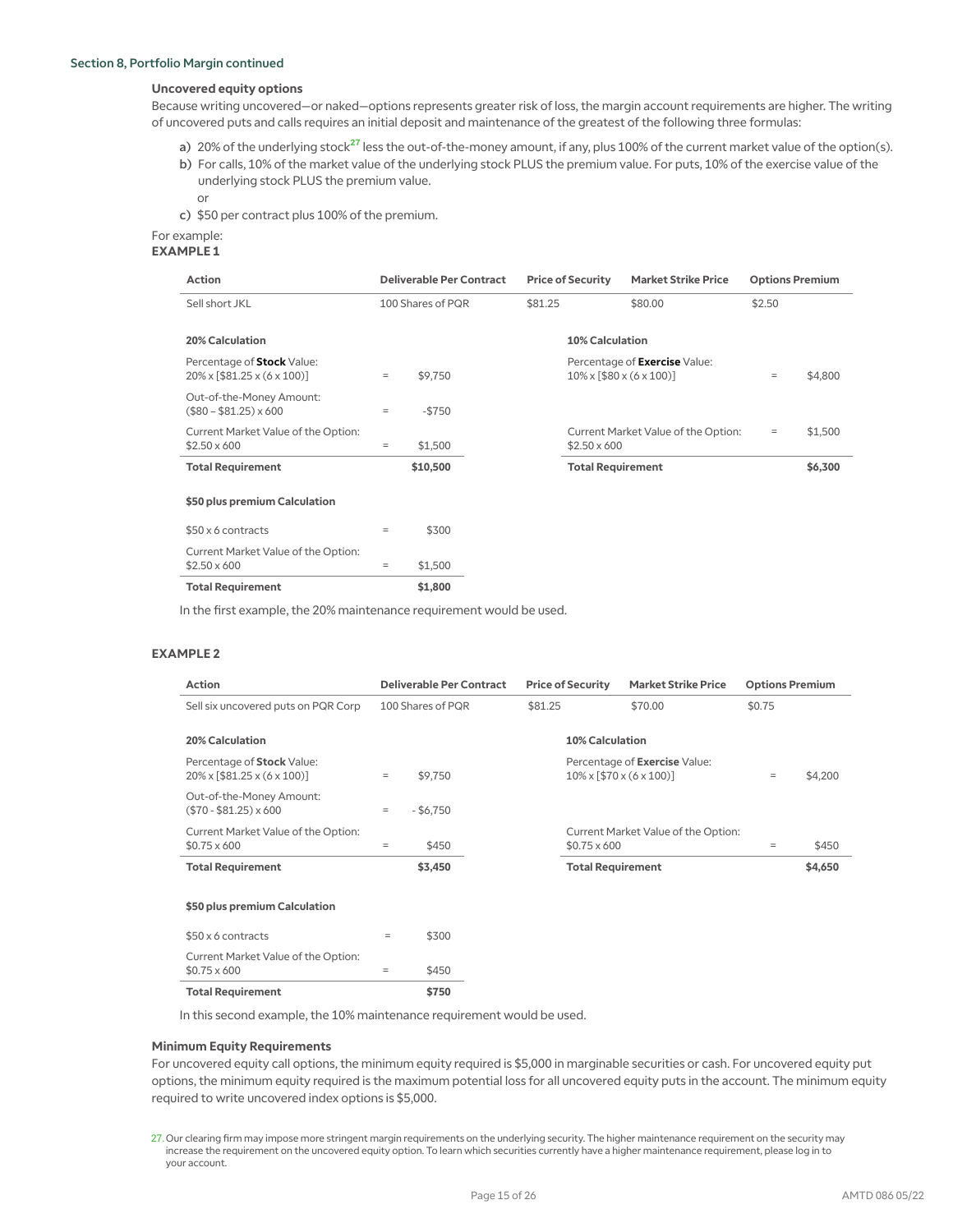

# **Equity Spreads**

A "spread" is a position taken in two or more options contracts with the intent of profiting from or reducing the risk of loss from a sudden market shift in the underlying security or index. A spread position is created by buying and selling options of the same type (calls or puts) for the underlying security or index, which have different exercise prices and/or expiration dates. A "call spread" is a long call and a different short call on the same security or index. A "put spread" is a long put and a different short put on the same underlying security. In either case, the short options must expire before, or at the same time as, the long options contract.

This is an example of a debit spread:

| <b>Action</b>              | Date    | <b>Price/Share</b> | <b>Market Strike Price</b> | <b>Options Premium</b> |
|----------------------------|---------|--------------------|----------------------------|------------------------|
| Buy eight calls PQR Corp.  | October | \$58.50            | \$60.00                    | \$4.50                 |
| Sell eight calls PQR Corp. | October | \$58.50            | \$70.00                    | \$1.25                 |

The investor paid more in premiums than was received in premiums from the simultaneous sale of the options contracts. The short call options have a strike price which is higher than the long side. The initial requirement is calculated by multiplying the difference between the premium paid for the long contracts and the premium received by selling the short contracts by the number of shares deliverable for the options contracts:

 $($4.50 - $1.25) \times 800 = $2,600$ 

This is an example of a credit spread:

| <b>Action</b>              | Date    | <b>Price/Share</b> | <b>Market Strike Price</b> | <b>Options Premium</b> |
|----------------------------|---------|--------------------|----------------------------|------------------------|
| Buy eight calls PQR Corp.  | October | \$58.50            | \$70.00                    | \$1.25                 |
| Sell eight calls PQR Corp. | October | \$58.50            | \$60.00                    | \$4.50                 |

The simultaneous sale of the contracts results in a credit to the investor's account, since more money is received from the options' premiums than is paid for them. Since the short side on these calls has a strike price which is less than the long side, initial and maintenance requirements are computed as the difference between the strike price of the long and short options multiplied by the number of shares deliverable:

### $($70 - $60) \times 800 = $8,000$

For this spread position, the total requirement is \$8,000. Since proceeds of \$2,600 are received in the transaction, an additional deposit of \$5,400 is required to satisfy the margin requirement.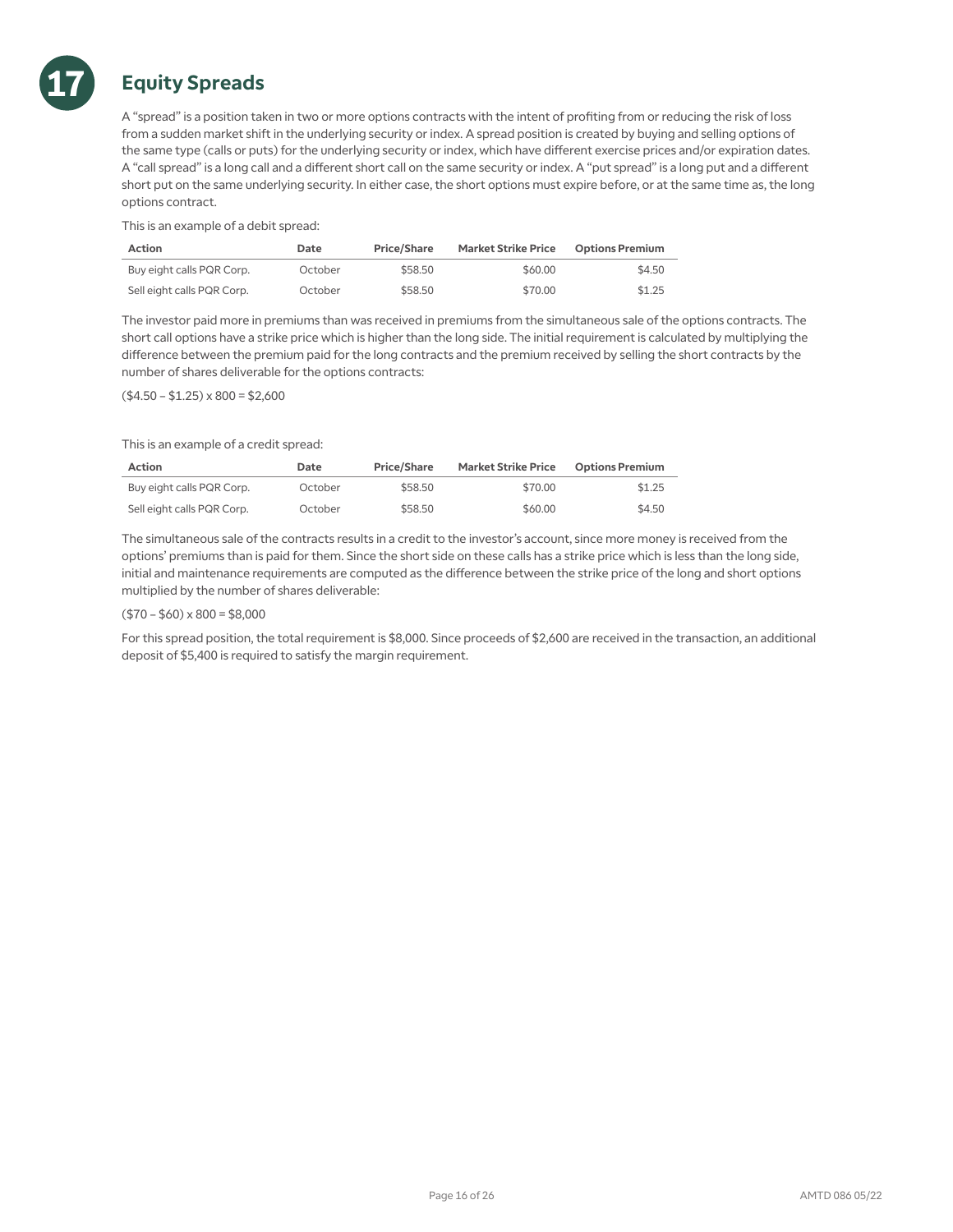

# **Equity Straddles**

A straddle generally involves purchasing or writing both a call and a put on the same stock or index with options that have the same expiration date.

### **Long straddles**

Margin requirements for purchasing long straddles are the same as for buying any other long options contracts: 100% of the purchase price for each side of the straddle.

### **EXAMPLE OF A LONG STRADDLE:**

| <b>Action</b>             | Date  | <b>Price/Share</b> | <b>Market Strike Price</b> | <b>Options Premium</b> |
|---------------------------|-------|--------------------|----------------------------|------------------------|
| Buy five puts STUE Corp   | March | \$39.25            | \$40.00                    | \$2.50                 |
| Buy five calls STUE Corp. | March | \$39.25            | \$40.00                    | \$1.75                 |

Since this is a long straddle, the margin requirements are 100% on each position.

Long Put Requirement: \$2.50 x (5 x 100) = \$1,250

Long Call Requirement: \$1.75 x (5 x 100) = \$875

Requirement \$2,125

### **Short straddles**

For short straddles, the potential for risk is unlimited. The total margin requirement is the greater of the uncovered requirement for the calls or puts, plus the value of the premium received on the other, non-holding side of the straddle.

### **EXAMPLE OF A SHORT STRADDLE:**

| <b>Action</b>           | Date  | Price/Share | <b>Market Strike Price</b> | <b>Options Premium</b> |
|-------------------------|-------|-------------|----------------------------|------------------------|
| Sell 10 calls VWX Corp. | April | \$72.25     | \$70.00                    | \$5.00                 |
| Sell 10 puts VWX Corp   | April | \$72.25     | \$70.00                    | \$1.50                 |

Since this is a short straddle, the uncovered margin requirement on each side of the straddle is computed separately.

| Short calls                                                               |     |          | Short puts                                                                       |           |
|---------------------------------------------------------------------------|-----|----------|----------------------------------------------------------------------------------|-----------|
| Percentage of Stock Value:<br>$20\% \times (572.25 \times 100) \times 10$ | $=$ | \$14,450 | Percentage of Stock Value:<br>$20\% \times (572.25 \times 100) \times 10$<br>$=$ | \$14,450  |
| Out-of-the-Money Amount:                                                  | $=$ | $\Omega$ | Out-of-the-Money Amount:<br>$($70 - $72.25) \times 1.000$<br>$=$                 | $-$2,250$ |
| Short Call Side: Current Market<br>Value of the Option: (\$5 x 1,000)     | $=$ | \$5,000  | Current Market Value of the<br>Option: (\$1.50 x 1,000)<br>$=$                   | \$1,500   |
| <b>Total Requirement</b>                                                  |     | \$19,450 | <b>Total Requirement</b>                                                         | \$13,700  |

The total margin requirement on this straddle is computed as follows:

| <b>Total Requirement</b>         |     | \$20,950 |
|----------------------------------|-----|----------|
| Value of Non-Holding Side (puts) | $=$ | \$1,500  |
| Greater Requirement (calls)      | $=$ | \$19,450 |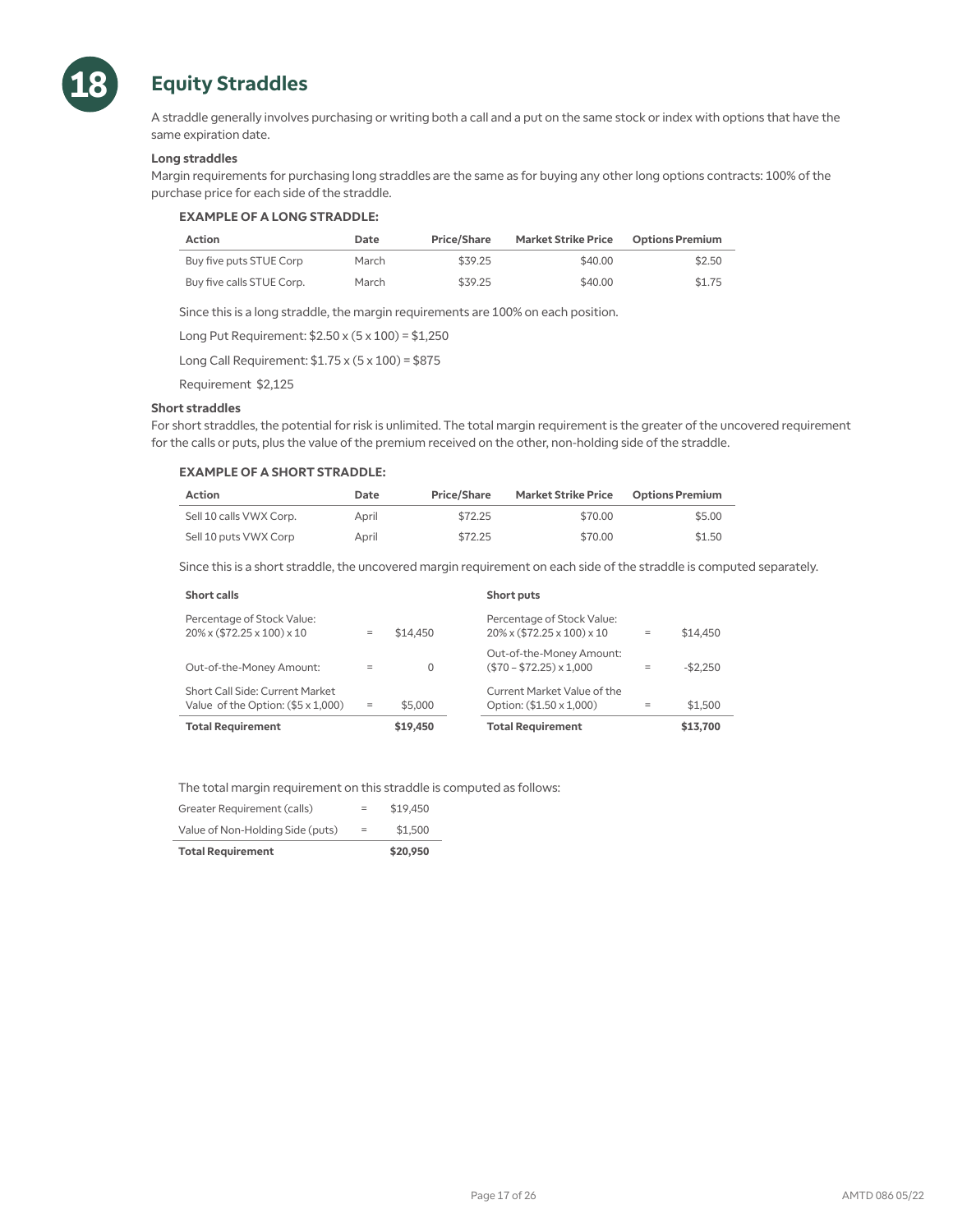# **Index Options**

**19**

A "stock index" is a method of reflecting—in a single number—the relative market values of many different stocks in comparison to themselves over time. Stock indices are compiled and published by various sources, including securities exchanges. An index may be designed to be representative of the stock market as a whole, a broad market sector (such as industrials), or a particular narrow industry (such as electronics). An index may be based on the prices of all—or only a sample of the stocks whose value it is intended to represent. Like a cost-of-living index, a stock index is ordinarily expressed in relation to a base established when the index originated.

Exchange-traded options on stock indices—index options—are based on the same principles as listed stock options and may be used for similar purposes. They settle on a cash basis, and the multiplier per contract is normally \$100. The main difference, from the investment standpoint, is that index options are designed to permit investors to profit from—or protect against—price movements in the stock market in general (or in particular market segments) rather than in individual stocks. By providing a means of hedging against the risk of adverse developments in the stock market as a whole, or in particular market segments, index options offer investors an enhanced opportunity to "fine tune" the risk-reward characteristics of their portfolios.

These differences, and others such as the high strike prices, the cash deliverable, the volatility of the index, the exercise style of the options contracts, and the complexities of options strategies, create an inherently risky investment vehicle. Index options should be traded only by the most experienced and knowledgeable investors who are prepared to closely monitor market conditions, and who are financially prepared to assume potentially substantial losses. Investors should read completely and understand the options disclosure document, titled "Characteristics and Risks of Standardized Options" before incorporating trading index options into their investment strategy.

### **Margin requirements on index options**

There are two classes of index options. An index within a particular industry is an industry index (narrow-based), while a market index (broad-based) covers a series of industries.

A minimum equity of \$5,000 is required to maintain a short index straddle or an uncovered index options position.<sup>28</sup> To purchase an options position, either the cash or the equity requirement must be in the account at the time the order is placed.

### **Buying long index options**

The buyer of a long index option must pay 100% of the purchase price of the options contract. Regulation T and maintenance requirements are both 100%.

### **Index spreads and straddles**

The margin requirements to create spreads and straddles are computed in the same manner as those for equity options.<sup>29</sup>

For detailed information, please refer to the "Equity Spreads" and "Equity Straddles" discussions, which begin on Page 12 of this handbook.

### **Uncovered index options**

For index options, whether calls or puts, broad-based or narrow-based, carried as short uncovered positions in the account, the maintenance requirements are calculated using the same formula as used for uncovered equity options.<sup>29</sup> The initial deposit and maintenance requirements must equal 20% of the current index value minus the out-of-the-money amount, if any, plus the premium amount received. This amount must meet or exceed a minimum amount equal to 10% of the current index value times the index multiplier, plus the option's market value.

For example:

| <b>Action</b>                                                     |          | <b>Index Multiplier</b> | <b>Index Value</b>                                                        | <b>Strike Price</b> | Premium |          |
|-------------------------------------------------------------------|----------|-------------------------|---------------------------------------------------------------------------|---------------------|---------|----------|
| Write 10 uncovered broad-based index call options                 |          | 100                     | \$257.14                                                                  | \$260.00            | \$4.25  |          |
| <b>20% Calculation</b>                                            |          |                         | <b>10% Calculation</b>                                                    |                     |         |          |
| Percentage of Index Value:<br>$20\% \times (257.14 \times 1.000)$ | $\equiv$ | \$51,428                | Minimum Percentage of Index Value:<br>$10\% \times (257.14 \times 1.000)$ |                     | $=$     | \$25,714 |
| Out-of-the-Money Amount:<br>$($257.14 - $260) \times 1,000$       | $\equiv$ | $-$ \$2,860             |                                                                           |                     |         |          |
| Contract Value:<br>$( $4.25 \times 1.000)$                        | $\equiv$ | \$4,250                 | Contract Value:<br>$($4.25 \times 1.000)$                                 |                     | $=$     | \$4,250  |
| <b>Total Requirement</b>                                          |          | \$52,818                | <b>Total Tentative Requirement</b>                                        |                     |         | \$29,964 |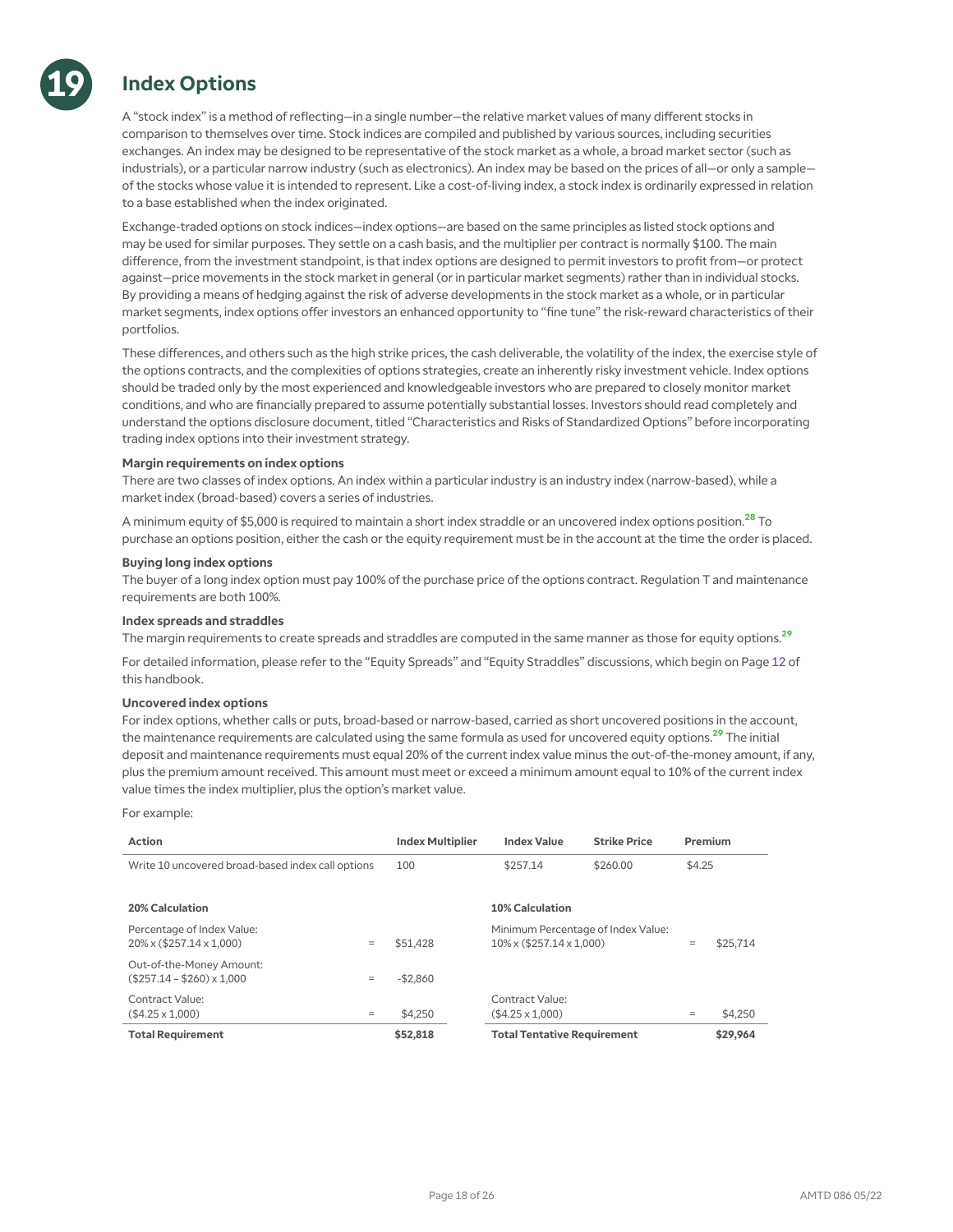### An example of deep out-of-the-money index options:

| <b>Action</b>                                                               |     |              | <b>Index Multiplier</b> |                                        | <b>Index Value</b>                          | <b>Strike Price</b>                                | Premium |          |
|-----------------------------------------------------------------------------|-----|--------------|-------------------------|----------------------------------------|---------------------------------------------|----------------------------------------------------|---------|----------|
| Write 20 uncovered broad-based index put options                            |     |              |                         |                                        | \$321.30                                    | \$280.00                                           |         | \$1.00   |
|                                                                             |     |              |                         |                                        | minimum must be tested:                     | Since the option is well out-of-the-money, the 10% |         |          |
| <b>20% Calculation</b>                                                      |     |              |                         | <b>10% Calculation</b>                 |                                             |                                                    |         |          |
| Percentage of Index Exercise Value:<br>$($321.30 \times 2.000) \times 20\%$ | $=$ | \$128,520    |                         | $10\% \times (280 \times 2.000)$       | Minimum Percentage of Index Exercise Value: |                                                    | $=$     | \$56,000 |
| Out-of-the-Money Amount:<br>$($321.30 - $280) \times 2.000$                 | ÷,  | $-$ \$82.600 |                         |                                        |                                             |                                                    |         |          |
| Contract Value:<br>$($1 \times 2,000)$                                      | $=$ | \$2,000      |                         | Contract Value:<br>$($1 \times 2,000)$ |                                             |                                                    | $=$     | \$2,000  |
| <b>Total Tentative Requirement</b>                                          |     | \$47,920     |                         |                                        | <b>Total Tentative Requirement</b>          |                                                    |         | \$58,000 |

The margin requirement for this naked options position will be \$58,000, the greater of the 10% and 20% calculations.

### **Special Statement for Writing Uncovered Options**

There are special risks associated with writing uncovered options which expose the investor to a potentially serious risk of loss. Therefore, this type of strategy may not be suitable for all investors who have options privileges in their account.

- 1. The potential loss of uncovered call writing is unlimited. The writer of an uncovered call is in an extremely risky position, and may incur large losses if the value of the underlying instrument increases above the exercise price.
- 2. The risk of writing uncovered put options is substantial. The writer of an uncovered put option bears a risk of loss if the value of the underlying instrument declines below the exercise price. Such loss could be substantial if there is a significant decline in the value of the underlying instrument.
- 3. Uncovered options writing may be suitable for only the most knowledgeable investor who understands the risks, has the financial capacity and willingness to incur potentially substantial losses, and has sufficient liquid assets to meet applicable margin requirements. In this regard, if the value of the underlying instrument moves against the writer's uncovered options position, the investor's brokerage firm may request significant additional margin payments. If the investor does not make such margin payments, the brokerage firm may forcibly liquidate stock or options positions in the investor's account, with or without prior notice, in accordance with the investor's margin agreement.
- 4. For straddle and strangle writing, where the investor writes both a put and a call on the same underlying instrument, the potential for loss is unlimited.
- 5. If a secondary market in options were to become unavailable, investors could not engage in closing transactions, and an options writer would remain obligated until expiration or assignment.
- 6. The writer of American-style options is subject to being assigned an exercise at any time after he has written the option until the option expires. By contrast, the writer of a European-style option is subject to assignment only during the exercise period, normally the expiration date.

It is expected that you will read the booklet, "Characteristics and Risks of Standardized Options," available from your Credit Risk analyst.<sup>30</sup> In particular, your attention is directed to the chapter titled, "Principal Risks of Options Positions." This statement is not intended to enumerate all of the risks entailed in writing uncovered options. You should also read your Client Agreement.

28. Short index straddle transactions require a minimum of \$5,000 equity.

29.Please see "Uncovered equity options" on Page 11. Remember, uncovered index options transactions require a minimum of \$5,000 equity.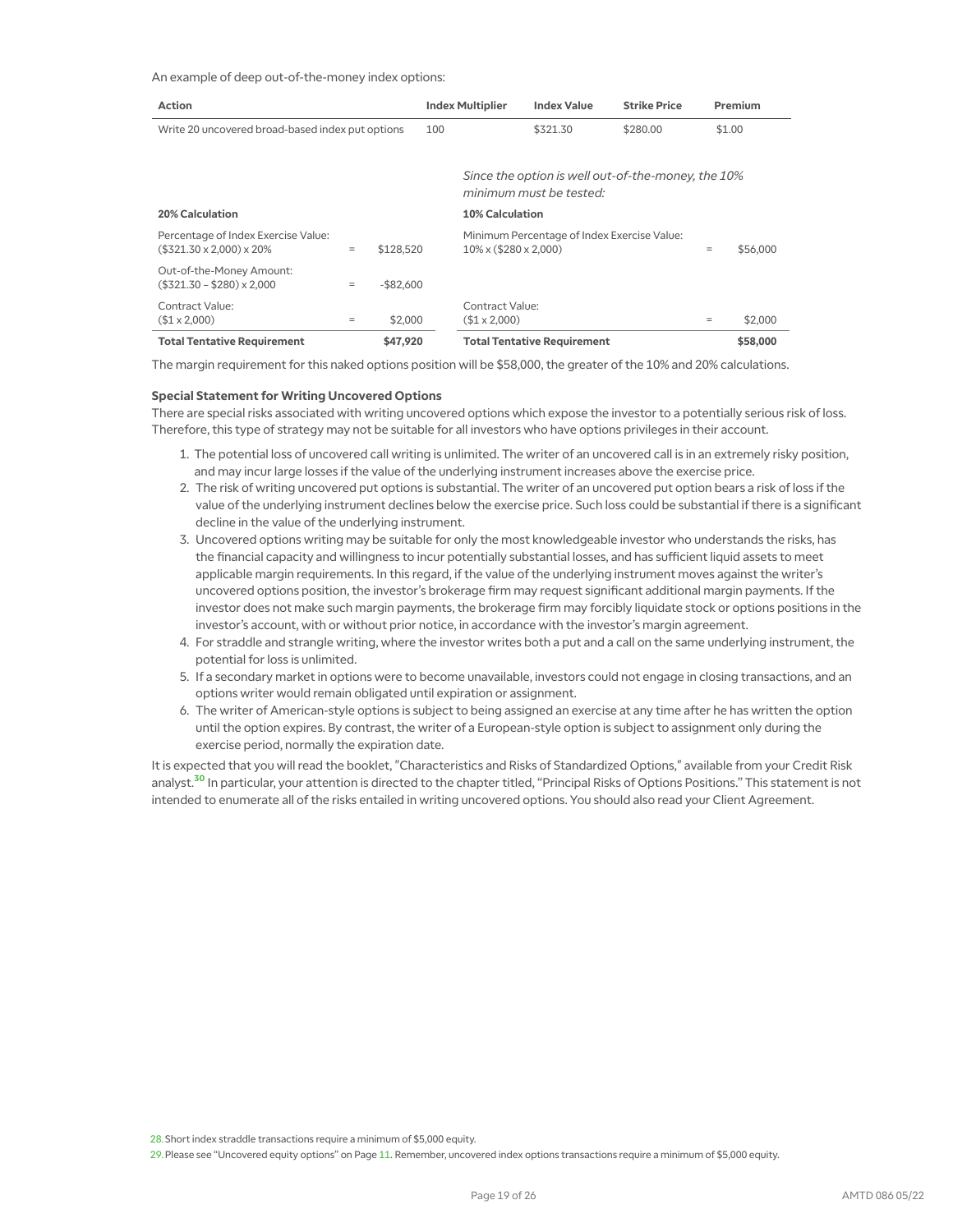

# **Options Exercise and Assignment**

To exercise options or to decline the exercise of options, you must notify TD Ameritrade, Inc. of such exercise instructions by 4 p.m. ET on the last trading day for the options contracts. Any "Do Not Exercise" or "Exercise requests" submitted 30 to 60 minutes after market close on normal trading days will be accepted on a reasonable efforts basis. On early market close days, any "Do Not Exercise" or "Exercise requests" submitted 60 minutes or more after market close will be processed on a reasonable efforts basis. Expiration and expiration processing will be moved to the preceding market/business day if on an exchange holiday.

TD Ameritrade, Inc. has no obligation to exercise any option absent specific instructions from you, in accordance with the prior paragraph. In the absence of such instructions, TD Ameritrade, Inc., in its sole discretion and without prior notice to you, may exercise any in-the-money options that remain in the account on their expiration day, as long as they are in-the-money by \$0.01 or greater. You are responsible for understanding the impact that corporate actions may have on the value of an option, and whether you would be better off not exercising an option. In the event that you fail to provide proper and timely exercise instructions, you agree to waive and to release TD Ameritrade, Inc., its current and former parent companies, subsidiaries, affiliates, shareholders, directors, officers, employees, representatives, agents, successors, and assigns, from any and all claims of damage or loss, then or at a later time sustained, as a result of the exercise or non-exercise of an option contract.

It is your responsibility to have sufficient buying power in your account to exercise a long call options contract, and to have the stock in the account to exercise long put options. TD Ameritrade, Inc. reserves the right to close out options positions that pose risk if exercised or assigned. If you do not have sufficient buying power to cover any possible exercises or assignments, you must deposit funds or close out your position before the close of market prior to expiration. You should contact a broker or refer to the account's position page to confirm options assignments for your account.

TD Ameritrade, Inc. receives assignment instructions from the Options Clearing Corporation (OCC) and uses a lottery system to randomly assign individual brokerage accounts that are short the options position. A more detailed description of the random allocation procedure is available on request or online in the Help Center.



# **Substitute Payments**

In May 2003, the Jobs and Growth Tax Relief Reconciliation Act of 2003 was signed into law. The new act includes a reduced tax rate on "qualified dividends" paid by corporate issuers. Qualified dividend income will be taxed at the long-term capital gains rate (generally 20%) rather than the ordinary rate (37% maximum) as long as you satisfy a 60-day holding period.

On February 19, 2004, the IRS announced the acceptance of the Technical Corrections Bill. To qualify for the lower tax rates, the taxpayer must now hold the dividend-paying stock for at least 61 days during the 121-day period beginning 60 days before the ex-dividend date—the first date the buyer will not be entitled to receive that dividend.

There are also situations where investors receive "payments in lieu" of dividends, for example on securities a broker has borrowed as part of its securities lending practices or in connection with a trade or securities loan in the process of settling, that do not qualify for the reduced rate. As these situations do not occur in the ordinary course of business, you may receive a payment in lieu of dividend instead of a qualifying dividend. Should this occur, TD Ameritrade, Inc. may, at its discretion, compensate your account the difference between the long-term capital gains rate of 20% and the maximum 37% ordinary rate, and the additional tax due on the difference (or a "gross-up"). The gross-up is calculated as the difference between the 37% ordinary rate and the 20% capital gains rate divided by 63%—resulting in a premium payment of 26.9841% on the "payment in lieu."

Since individual tax situations may differ, TD Ameritrade, Inc. cannot precisely calculate the additional tax costs you may incur. Therefore, this payment may not be an exact reimbursement of your potential tax liabilities incurred as a result of the "payment in lieu."

As your account is self-directed, we're not allowed to give you tax advice. Please contact your tax advisor with any questions about the effects this tax law change may have on your account.

Our firm reserves the right to change these requirements in total, or with respect to specific securities, without prior notice. (In all cases, the firm's requirements will equal or exceed requirements mandated by the regulatory bodies.) Please see the Client Agreement for more information.

<sup>30.</sup>To obtain a copy of the options disclosure document, call a Client Services representative or request one by mail at 200 S 108th Ave, Omaha, NE 68154-2631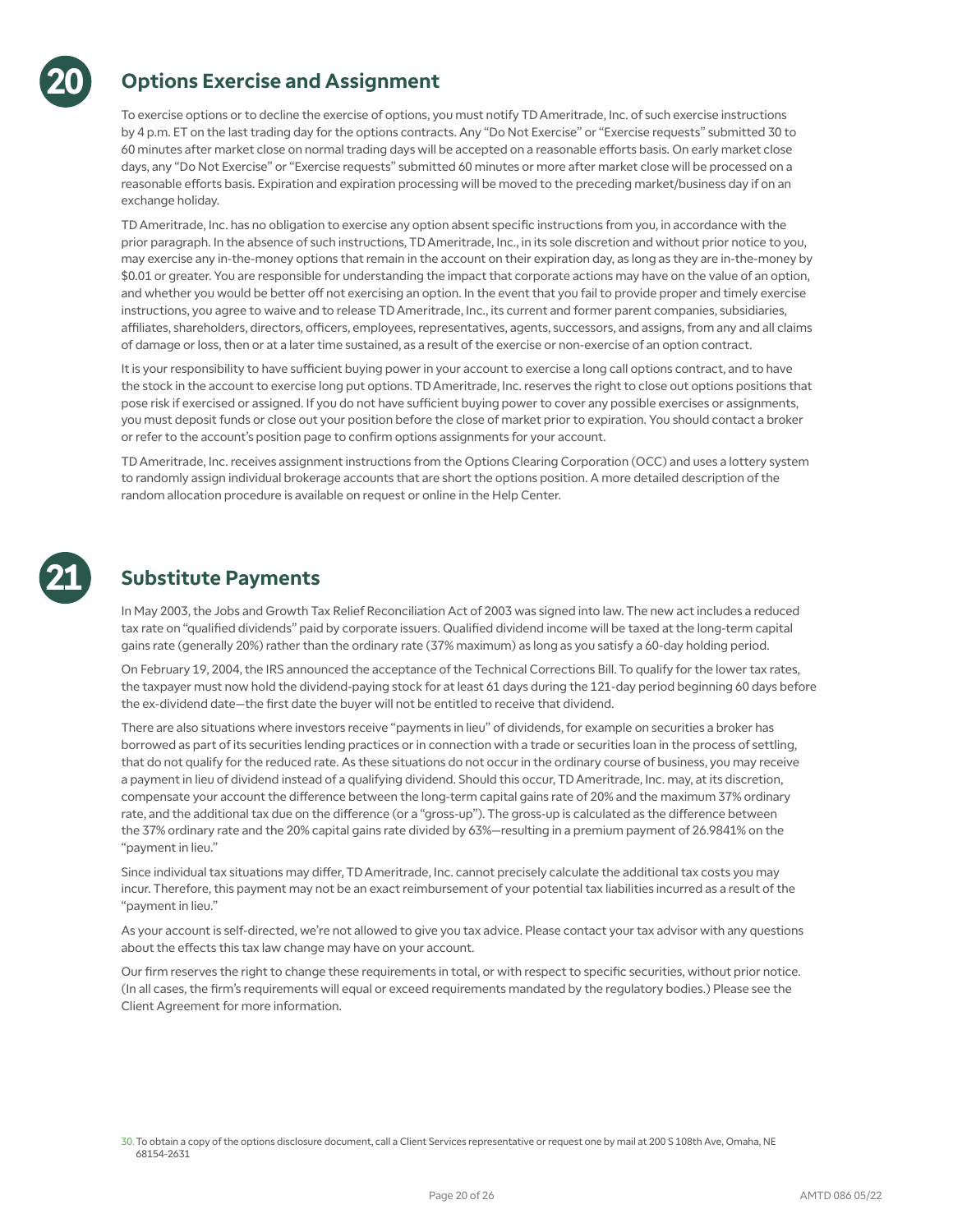

# **Margin Impact on Voting Rights**

You should be aware that when you buy shares on margin or borrow against your margin account, there is a possibility, under certain circumstances, that you may lose proxy voting rights for securities held in your margin account. There is also a possibility that you may lose certain tax benefits for dividends paid on those securities.

Pursuant to your margin agreement with us, when you have a debit balance in your margin account (whether it is as the result of margin purchases or through a loan for other purposes), TD Ameritrade, Inc. may lend your shares to other clients or other broker/dealers, subject to certain limitations. We may also hypothecate, which means we can pledge shares in your account as collateral for a loan at a bank. TD Ameritrade, Inc. reserves the right to determine which of your shares may be lent or pledged.

When your shares are lent, the right to vote those shares goes with them. Therefore, if a corporate vote in a company in which you own shares takes place while those shares are on loan, you may be unable to vote on them.

In addition, when your shares are lent past the ex-dividend date (the time between the announcement of the next dividend and the payment of it), you may be at risk of receiving "payments in lieu" of dividends. This means that the person borrowing the shares receives the dividend, and you receive a cash payment from TD Ameritrade, Inc. in an amount identical to the dividend. However, this cash payment to you is not considered a dividend for tax purposes. We must report it on your year-end statement as ordinary income, which may cause you to lose the benefit of the preferential tax rates on dividends.

Repaying the outstanding margin balance prior to a scheduled vote or payment of a dividend may resolve the problem.

If you have questions about this, please contact a Client Services representative.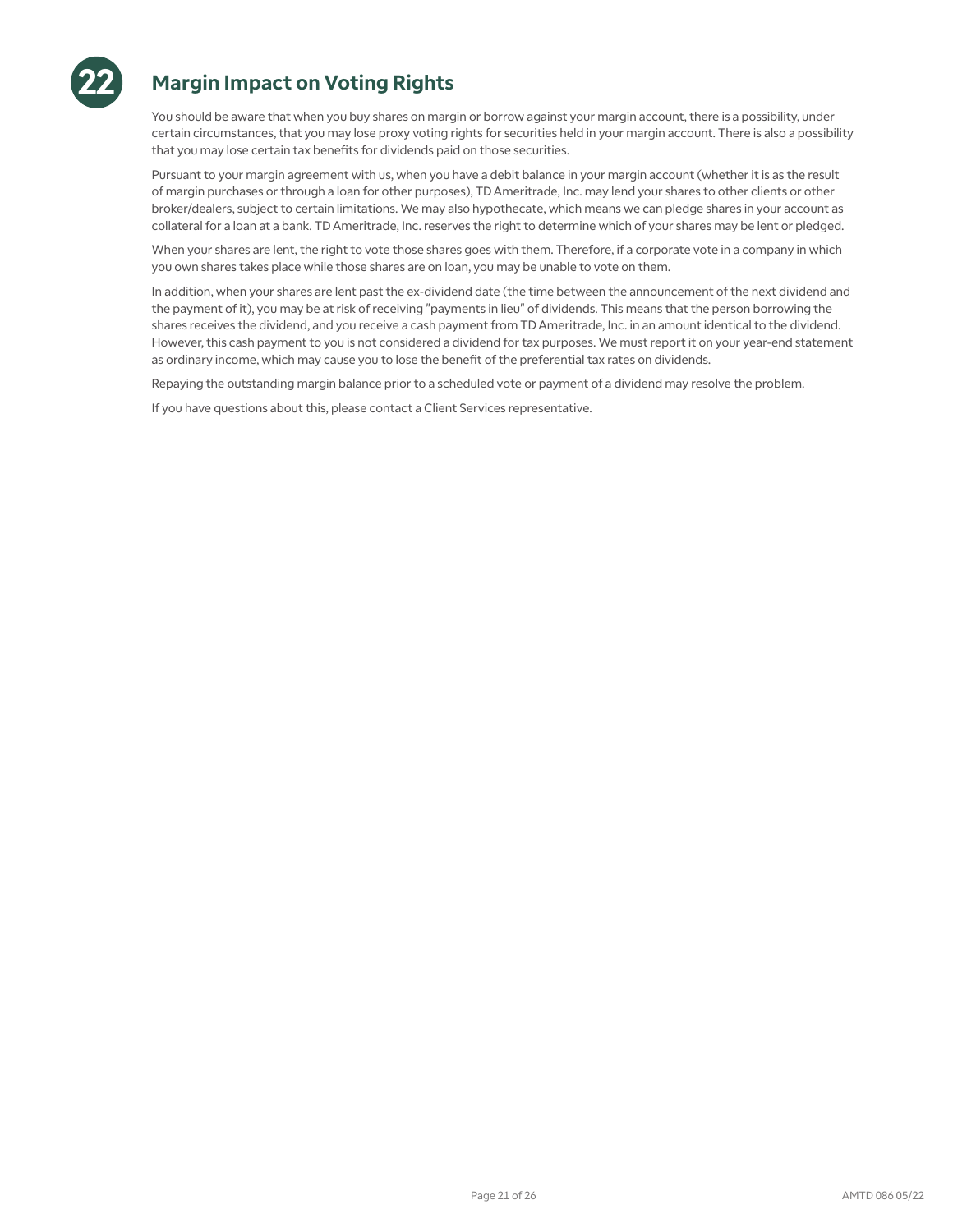

# **Glossary**

### **Available Funds**

The maximum amount of money that could be withdrawn from a margin account without putting the margin account below minimum equity.

### **Bond**

- (1) a debt instrument; a security that represents the debt of a corporation, a municipality, the federal government, or any other entity. A bond is usually long term in nature (10 to 30 years) and is to be repaid to the investor on a specified date;
- (2) an investment in a government or corporation that is structured very much like a loan, except that the payment is to individual bondholders rather than to a lending institution. Most bonds offer a regular, scheduled income, making them attractive to retirees and others living on an investment income.

### **Broker**

- (1) an individual who buys or sells securities for clients (a stockbroker);
- (2) on an exchange, one who executes public orders on an agency basis (a floor broker or commission-house broker);
- (3) as a slang term, a firm that executes orders for others (a brokerage firm).

### **Brokerage Firm**

A partnership or corporation that is in business to provide securities services for a general marketplace.

### **Business Day**

A day on which the exchanges are open for business.

### **Buying Power**

In a margin account, the maximum dollar amount of marginable securities that the client can purchase or sell short without having to deposit additional funds.

### **Call (Option)**

An options contract that gives the holder of the option the right (but not the obligation) to purchase, and obligates the writer to sell, a specified number of shares of the underlying asset at the given strike price on or before the expiration date of the contract.

### **Call Spread**

The simultaneous buy and sell of a call-options contract on the same underlying security, but with different expiration dates, different exercise prices or both. The short option must expire before or on same date as the long option to be matched up as a spread.

### **Cash Account**

An account in which all securities purchased must be paid for in full.

### **Cash-Secured Put**

A put options position in which the options writer holds cash equal to the amount of money that would be needed to satisfy the obligation should the option(s) be assigned.

### **Cash Transaction**

A settlement on the same day as the trade date.

### **Class**

Options of the same type all calls or all puts on the same security.

### **Class group**

Comprised of all products with the same underlying instrument. One hundred percent of a position's gain at any one valuation point is allowed to offset another position's loss at the same valuation point.

### **Closing Transaction**

The transaction executed to close an options contract. The holder would sell to close, while the writer would buy to close.

### **Collateral**

Assets pledged to guarantee a loan, and which may be collected in case of default. Homes and cars are common examples of assets that can serve as collateral.

### **Common Stock**

A security, issued in shares, that represents ownership of a corporation. Common stock owners may vote and receive dividends (after all other obligations of the corporation are satisfied).

### **Concentration Portfolio Margin**

A concentrated position exists when that position's PNR is within that security's EPR.

### **Covered Call**

A short call-options position in which the writer owns the number of shares of the underlying stock represented by the options contract.

### **Covered Put**

A put-options position in which the options writer is also short in the corresponding stock.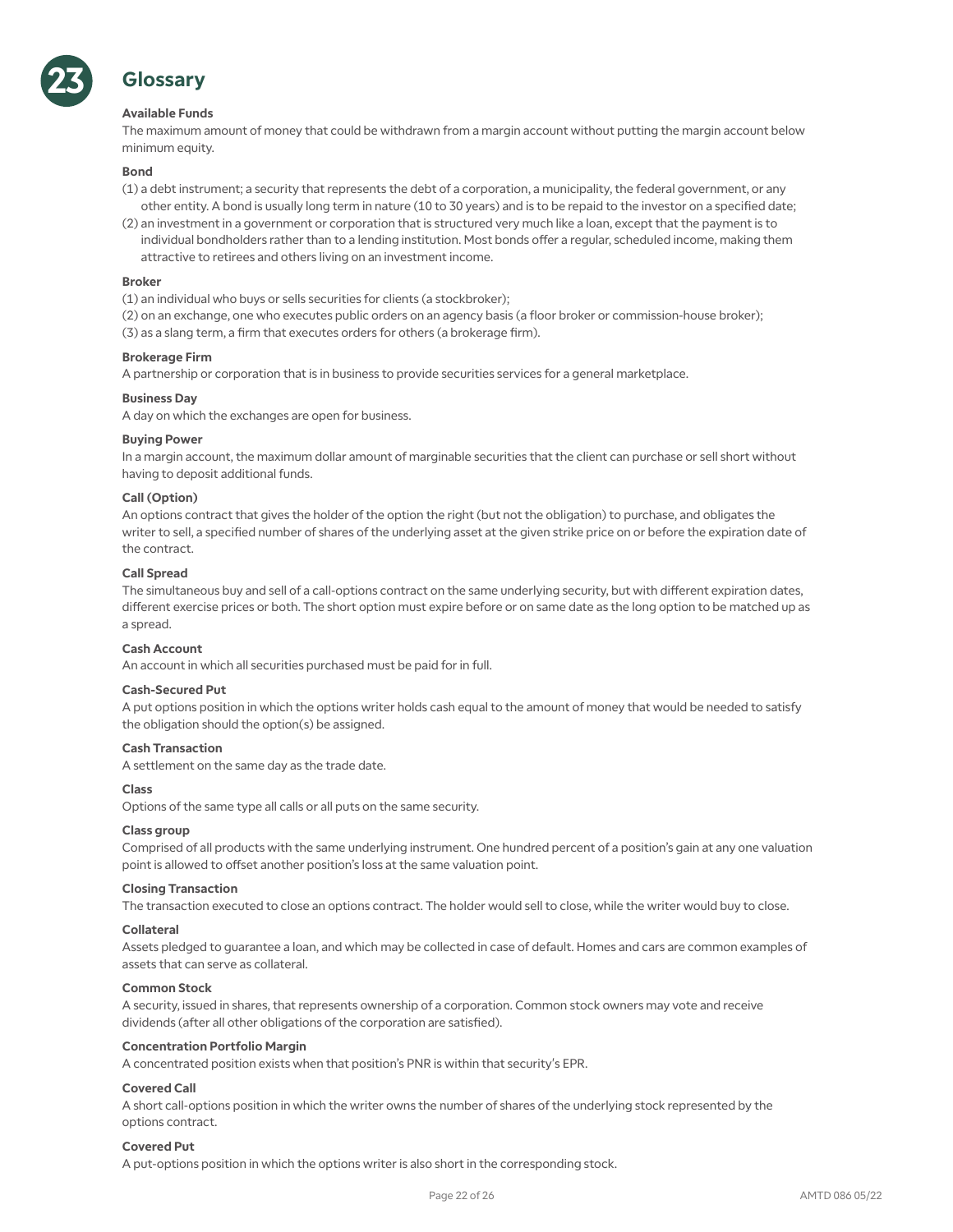### Section 23, Glossary continued

### **Credit Balance**

(1) the funds available to a client in a cash account; (2) the positive cash balance in a margin account;

(3) the client's liability in a short account.

### **Day Trade**

The purchasing and selling, or the short-selling and purchasing, to cover the same security in the same trading day within a margin account.

### **Debit Balance**

The amount of loan in a margin account.

### **Deliverable**

The predetermined quantity of a security or asset which is the subject of an options contract.

### **Equity**

The portion in an account that reflects the client's ownership interest.

### **Excess Equity**

Equity in a margin account above that which is required by Regulation T.

### **Exercise Price**

The price per share that the holder of a call option would pay to buy the stock from the writer; or the price the holder would receive should he sell the stock to the writer when exercising an option. See also "Strike Price."

### **Expected Price Range (EPR)**

The EPR represents the Firm's current best estimate of the volatility of a given security over a one-day period. We estimate a security's EPR based on historical returns and current market developments (implied volatility, upcoming announcements, etc.).

### **Expiration**

The day on which an options contract becomes void.

### **Expiration Month**

The month in which an options or futures contract ceases to exist (expires).

### **Federal Reserve Board**

The government agency that regulates credit.

### **Federal Reserve System**

The nation's central monetary authority, and the Treasury Department's agent for selling new issues of Treasury bills, notes, and bonds.

### **Government Bond**

Debt security issued by the U.S. government.

### **Hedge**

To reduce the risk in one security by taking an offsetting position in a related security.

### **Holder**

The buyer of an options contract when opening a new options position.

### **Hypothecation**

T brokerage firm's pledging of margin securities at a bank to secure the funds necessary to carry an account's debit balance.

### **In-the-Money**

A term used to describe options that the holder would profit from exercising. A "call" option is in-the-money if the strike price is less than the market price of the underlying security. A "put" option is in-the-money if the strike price is greater than the market price of the underlying security. For example, an XYZ "call" option with a strike price of \$52 is in-the-money when XYZ trades at \$52.01 or higher. An XYZ "put" option with a strike price of \$52 is in-the-money when XYZ is trading at \$51.99 or lower.

### **Index Options**

A way designed to permit investors to profit from or protect against price movements in the stock market in general, or in particular market segments, rather than in individual stocks.

### **IRA (Individual Retirement Account)**

A retirement savings plan whereby individuals with earned income may contribute a specified amount per year, based on their age and the IRA limits for that particular year. Contributions may be tax-deductible.

### **LEAPS® (Long-Term Equity AnticiPation Securities)**

Long-term stock or index options with expiration dates up to three years in the future.

### **Liquidation**

(1) closing out a position;

(2) an action taken by the Margin Department when a client hasn't paid for a purchase.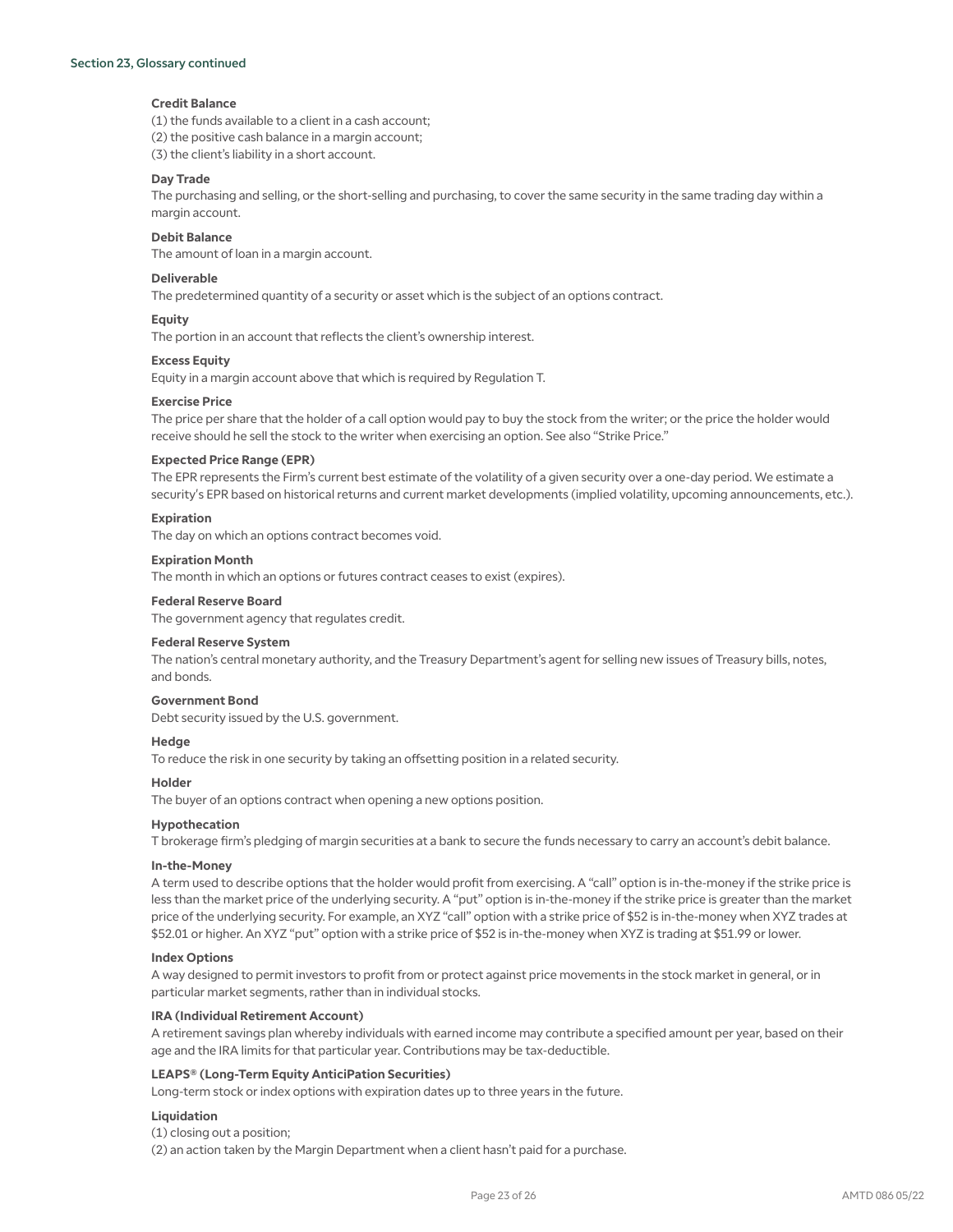### Section 23, Glossary continued

### **Liquidity**

(1) the degree of ease with which an investor can convert an asset into cash;

(2) the characteristic of a market that enables investors to buy and sell securities easily.

### **Listed Options**

an option that trades on a national options exchange.

### **Listed Securities**

securities that trade on a national exchange.

### **Listed Stock**

stock that has qualified for trading on an exchange.

### **Loan Value**

the amount of money, expressed as a percentage of market value, that the client may borrow from the firm.

### **Long Market Value**

the value of securities in a client's account.

### **Long Position**

occurs when an individual owns securities. An owner of 100 shares of stock is said to be "long the stock."

### **Long-Term Bonds**

bonds that mature in more than 10 years.

### **Maintenance Call**

demand from the brokerage firm to the client for additional funds because the equity in the margin account has fallen below the minimum amount allowed by the firm.

### **Maintenance Requirement**

the minimum amount of equity a brokerage firm requires margin clients to maintain in the account.

### **Margin**

purchasing Treasury and agency securities with money borrowed from a bank or brokerage firm.

### **Marginable Securities**

securities able to be purchased on margin or used as collateral for a margin account.

### **Margin Account (Stocks)**

a leveraged account where the brokerage firm lends the account owner a portion of the purchase price for certain securities. The loan in the margin account is collateralized by the stock; and if the value of the stock drops, the owner will be asked to either put in more cash or sell a portion of the stock.

### **Margin Call**

a demand upon a client to deposit money or securities with the brokerage firm when the value of the securities purchased on margin falls below the allowable level.

### **Margin Department**

the department of a clearing brokerage firm that computes the balance that clients must maintain to avoid maintenance and margin calls.

### **Margin Requirement**

the percentage of equity that must be deposited or maintained to purchase or hold a position on margin.

### **Minimum Maintenance**

established by the exchange's margin rules, the level to which the equity in an account may fall before the client must deposit additional equity. It is expressed as a percentage relationship between market value and equity.

### **Municipal Bond**

a long-term debt instrument issued by a state or local government. It usually carries a fixed rate of interest, which is paid semiannually.

### **Mutual Fund**

a pooling of many investors' money for specific investment purposes. A management company manages the fund, and is responsible for adhering to the purpose of the fund.

### **Naked Call**

Occurs when an investor sells a call(s) without owning the underlying securities and is not selling to close out a position.

### **NASDAQ (National Association of Securities Dealers Automated Quotations (System))**

A communication network used to store and access quotations for qualified over-the-counter securities.

### **New York Stock Exchange (NYSE)**

A primary market for buying and selling securities.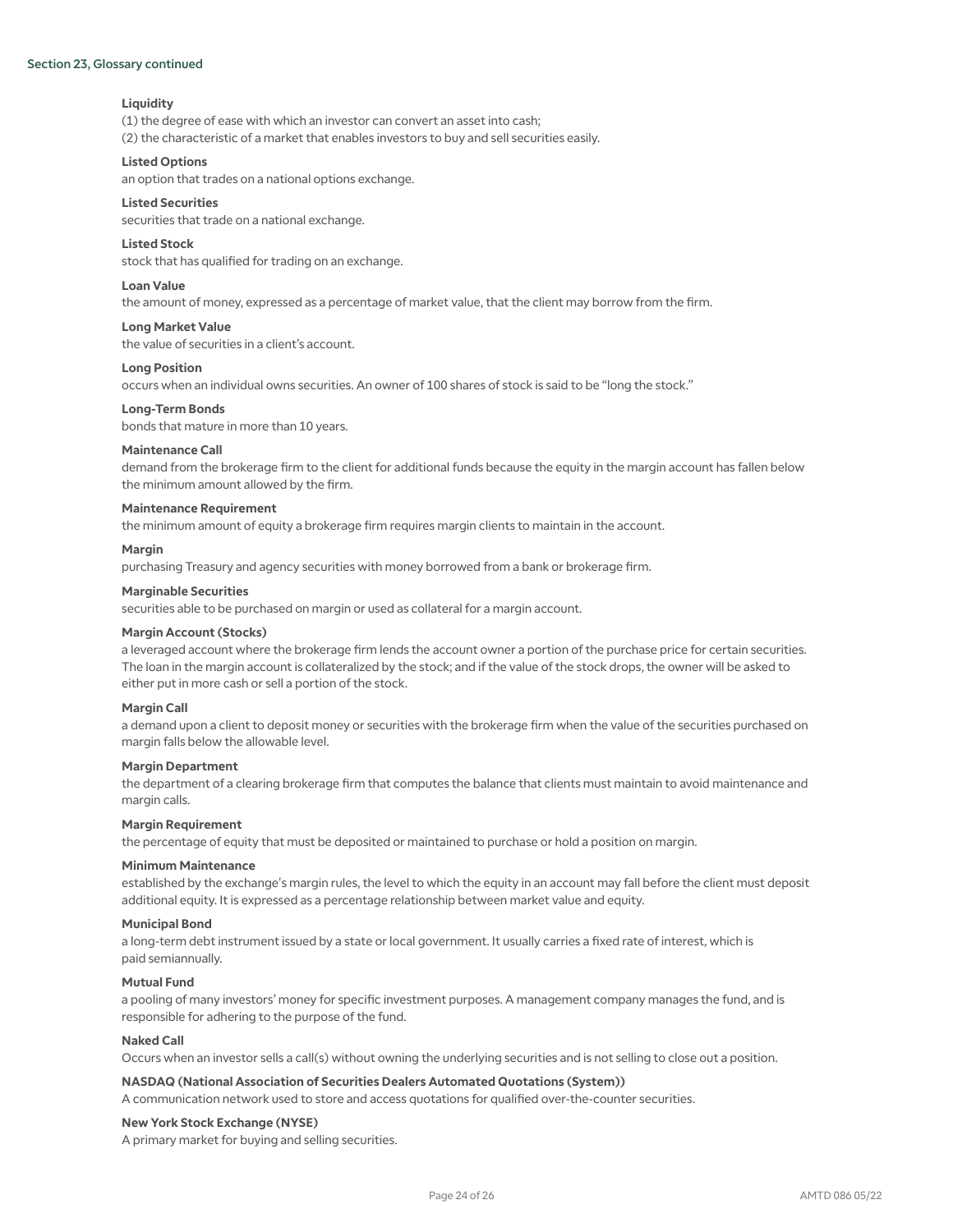### **Opening Transaction**

Refers to a client either buying or selling an options contract to open a new position.

### **Option**

A contract that entitles the holder to buy (call) or sell (put) a predetermined quantity of an underlying security for a specific period of time at a pre-established price.

### **Options Class**

The group of options, put or call, with the same underlying security.

### **Options Series**

The group of options having the same strike price, expiration date, and unit of trading on the same underlying stock.

### **Options Clearing Corporation (OCC)**

A clearing corporation owned jointly by the exchanges dealing in listed options. OCC is the central or main clearing corporation for listed options. Options traded on any SEC-regulated exchange can be settled through OCC.

### **Out-of-the-Money**

A "call" option is out-of-the-money if the strike price is greater than the market price of the underlying security. A "put" option is out-of-the-money if the strike price is less than the market price of the underlying security.

### **Point of No Return (PNR)**

The percentage change in an underlying security where the theoretical loss of that position equals the liquidation value of the account.

### **Portfolio**

(1) an individual's or institution's combined investment holdings, including cash, stocks, bonds, mutual funds, and real estate;

(2) a group of investments held by a single person or entity. Portfolios may include any number of types of investments, from real-estate holdings to high-tech stocks.

### **Product group**

Comprised of the class groups of closely related broad-based indices and sector indices.

### **Put (Option)**

An options contract that gives the holder the right to sell (or "put"), and places upon the writer the obligation to purchase a specified number of shares of the underlying security at the given strike price on or before the expiration date of the contract.

### **Quotation**

The current bid price and the current ask price of a security.

### **Regulation T Call**

A federal margin call for the deposit of the initial equity required under Regulation T promulgated by the Federal Reserve Board.

### **Regulation T Excess**

In a margin account, the amount by which the equity exceeds the current initial margin requirements of the positions held.

### **Regulation T (Reg T)**

A Federal Reserve Board regulation that governs the lending of money by brokerage firms to clients.

### **Restricted Account**

As defined by Regulation T, a margin account in which the debit balance exceeds the loan value. TD Ameritrade, Inc. may restrict an account for 90 days when a Regulation T call has not been satisfied by the due date.

### **Risk Array**

A set of stress testing price points for an underlying security that is used to determine the theoretical max loss which will be used as the maintenance requirement for that position. Typically the stressed price points are equidistant.

### **Securities**

A general term used to describe any kind of investment product, though it can also refer specifically to stocks and bonds.

### **Securities and Exchange Commission (SEC)**

The federal agency responsible for the enforcement of laws governing the securities industry.

### **Sell/Write**

An advanced options order that combines the short selling of an equity and the selling of a put option on the same underlying stock.

### **Series**

All options contracts of the same class that also have the same unit of trade, expiration date, and exercise price.

### **Short Account**

Account in which the client has short sold securities. Before a client may sell short, a margin account must be opened.

### **Short Position**

A position in a client's account in which the client either owes securities to the firm or has some other obligation to meet.